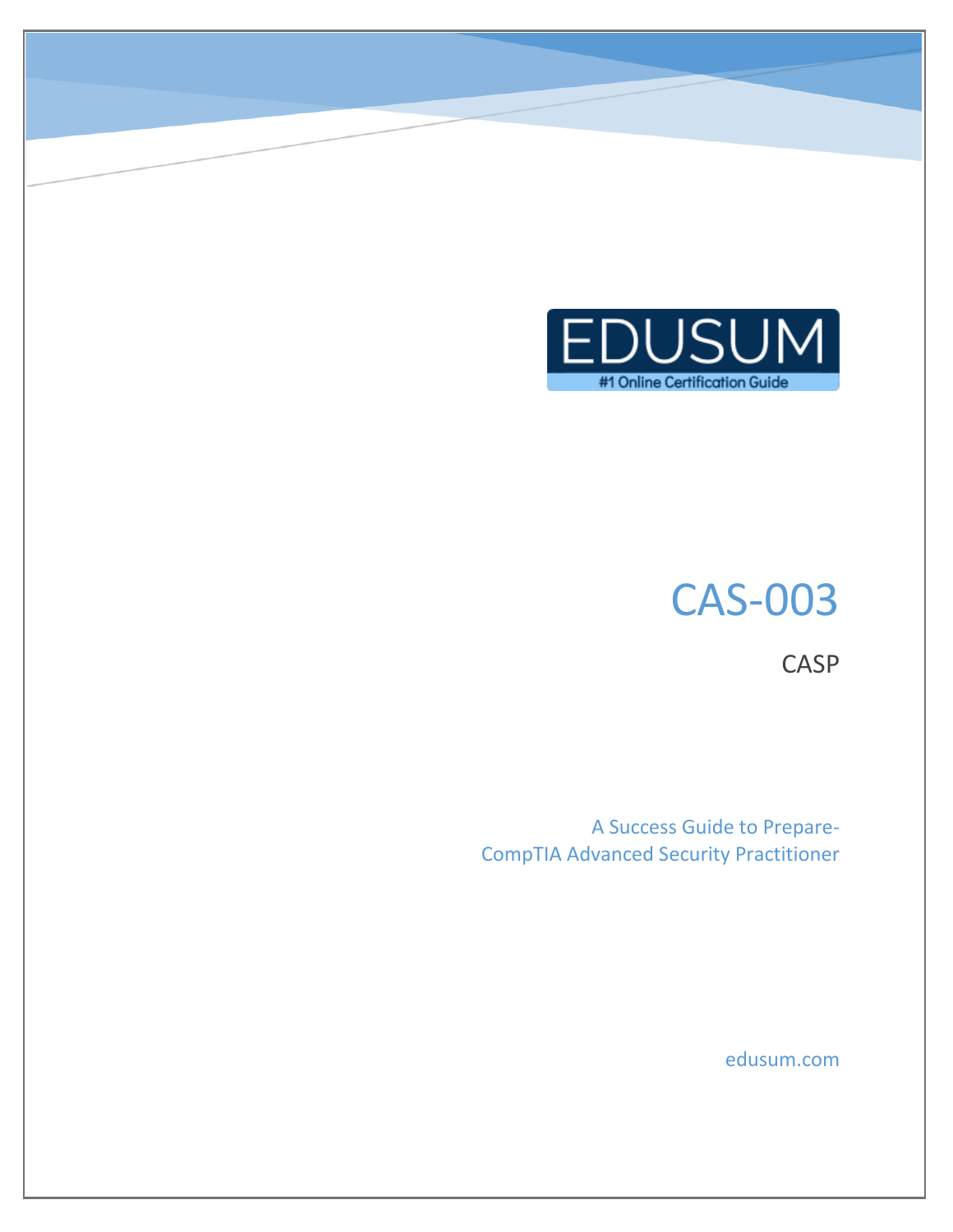

### Table of Contents

| Introduction to CAS-003 Exam on CompTIA Advanced Security Practitioner  2 |  |
|---------------------------------------------------------------------------|--|
|                                                                           |  |
|                                                                           |  |
|                                                                           |  |
|                                                                           |  |

\_\_\_\_\_\_\_\_\_\_\_\_\_\_\_\_\_\_\_\_\_\_\_\_\_\_\_\_\_\_\_\_\_\_\_\_\_\_\_\_\_\_\_\_\_\_\_\_\_\_\_\_\_\_\_\_\_\_\_\_\_\_\_\_\_\_\_\_\_\_\_\_\_\_\_\_\_\_\_\_\_\_\_\_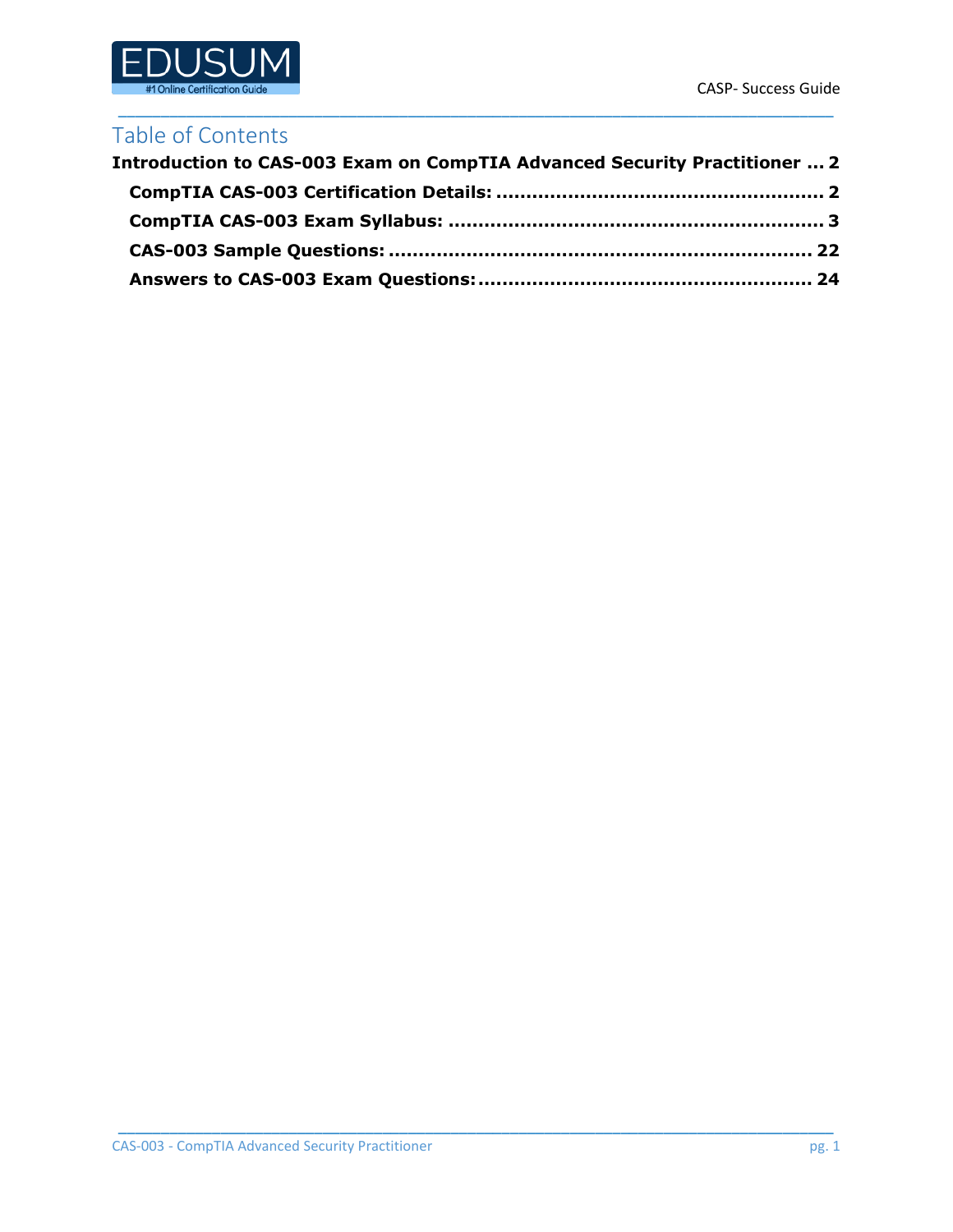

## <span id="page-2-0"></span>**Introduction to CAS-003 Exam on CompTIA Advanced Security Practitioner**

\_\_\_\_\_\_\_\_\_\_\_\_\_\_\_\_\_\_\_\_\_\_\_\_\_\_\_\_\_\_\_\_\_\_\_\_\_\_\_\_\_\_\_\_\_\_\_\_\_\_\_\_\_\_\_\_\_\_\_\_\_\_\_\_\_\_\_\_\_\_\_\_\_\_\_\_\_\_\_\_\_\_\_\_

Use this quick start guide to collect all the information about CompTIA CASP (CAS-003) Certification exam. This study guide provides a list of objectives and resources that will help you prepare for items on the CAS-003 CompTIA Advanced Security Practitioner exam. The Sample Questions will help you identify the type and difficulty level of the questions and the Practice Exams will make you familiar with the format and environment of an exam. You should refer this guide carefully before attempting your actual CompTIA CASP certification exam.

The CompTIA CASP certification is mainly targeted to those candidates who want to build their career in IT Security domain. The CompTIA Advanced Security Practitioner (CASP) exam verifies that the candidate possesses the fundamental knowledge and proven skills in the area of CompTIA CASP.

| Exam Name            | CompTIA Advanced Security Practitioner (CASP)      |
|----------------------|----------------------------------------------------|
| Exam Code            | CAS-003                                            |
| <b>Exam Price</b>    | \$439 (USD)                                        |
| Duration             | $165$ mins                                         |
| Number of Questions  | 90                                                 |
| Passing Score        | Pass / Fail                                        |
| Schedule Exam        | <b>Pearson VUE</b>                                 |
| Sample Questions     | <b>CompTIA CASP Sample Questions</b>               |
| <b>Practice Exam</b> | <b>CompTIA CAS-003 Certification Practice Exam</b> |

\_\_\_\_\_\_\_\_\_\_\_\_\_\_\_\_\_\_\_\_\_\_\_\_\_\_\_\_\_\_\_\_\_\_\_\_\_\_\_\_\_\_\_\_\_\_\_\_\_\_\_\_\_\_\_\_\_\_\_\_\_\_\_\_\_\_\_\_\_\_\_\_\_\_\_\_\_\_\_\_\_\_\_\_

## <span id="page-2-1"></span>**CompTIA CAS-003 Certification Details:**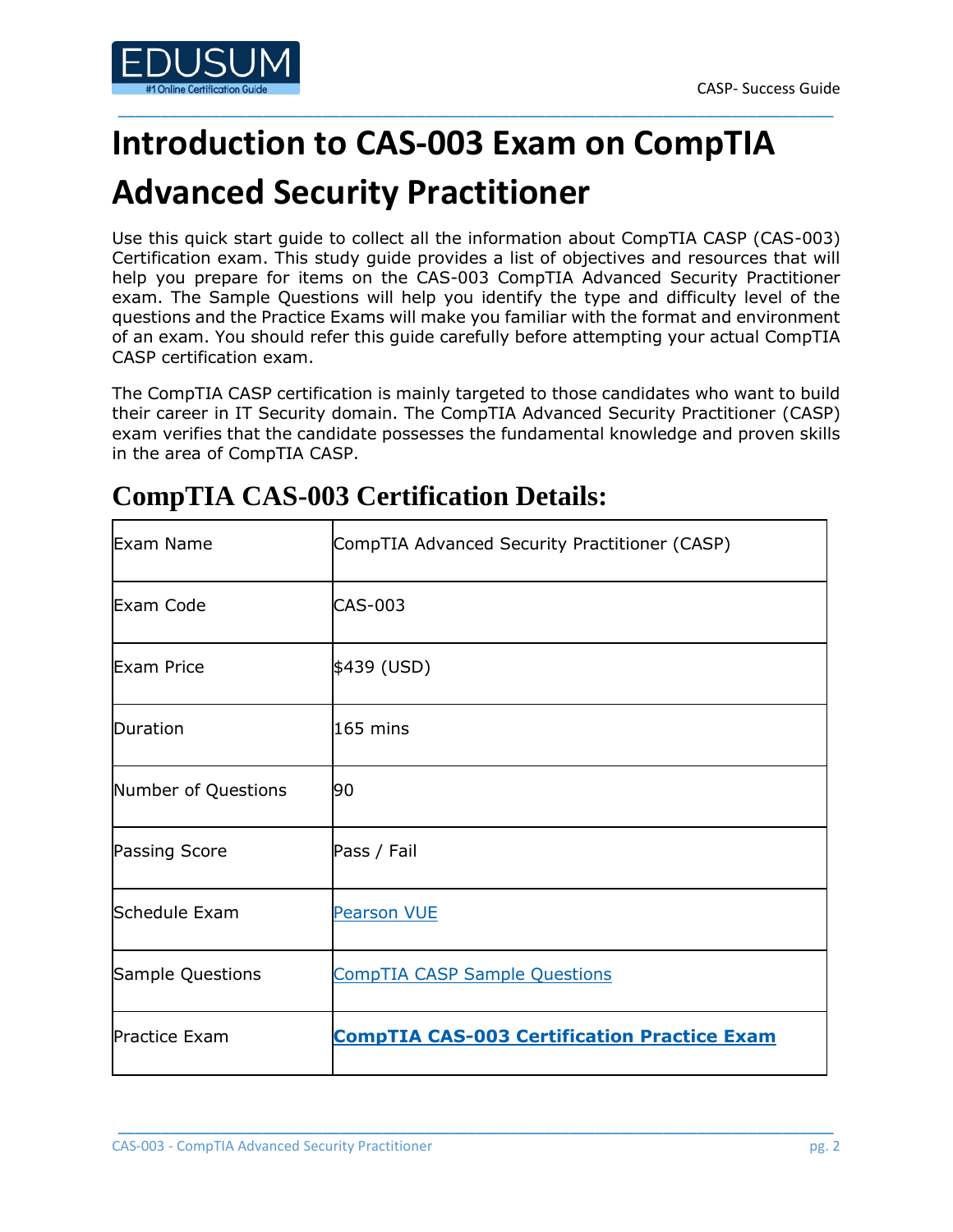

## <span id="page-3-0"></span>**CompTIA CAS-003 Exam Syllabus:**

| <b>Topic</b>                                                                    | <b>Details</b>                                                                                                                                                                                                                                                                                                                                                                                                                                                                                                                                                                                           |
|---------------------------------------------------------------------------------|----------------------------------------------------------------------------------------------------------------------------------------------------------------------------------------------------------------------------------------------------------------------------------------------------------------------------------------------------------------------------------------------------------------------------------------------------------------------------------------------------------------------------------------------------------------------------------------------------------|
| <b>Risk Management 19%</b>                                                      |                                                                                                                                                                                                                                                                                                                                                                                                                                                                                                                                                                                                          |
|                                                                                 | 1. Risk management of new products, new technologies<br>land user behaviors<br>2. New or changing business models/strategies                                                                                                                                                                                                                                                                                                                                                                                                                                                                             |
|                                                                                 | 1. Partnerships<br>2. Outsourcing<br>3. Cloud<br>4. Acquisition/merger - divestiture/demerger<br>Data ownership<br>Data reclassification                                                                                                                                                                                                                                                                                                                                                                                                                                                                 |
|                                                                                 | 3. Security concerns of integrating diverse industries                                                                                                                                                                                                                                                                                                                                                                                                                                                                                                                                                   |
| Summarize business and<br>industry influences and<br>associated security risks. | 1. Rules<br>2. Policies<br>3. Regulations<br><b>Export controls</b><br>Legal requirements<br>4. Geography<br>Data sovereignty<br><b>Jurisdictions</b><br>4. Internal and external influences<br>1. Competitors<br>2. Auditors/audit findings<br>3. Regulatory entities<br>4. Internal and external client requirements<br>5. Top-level management<br>5. Impact of de-perimeterization (e.g., constantly changing<br>network boundary)<br>Telecommuting<br>1.<br>2. Cloud<br>3. Mobile<br>4. BYOD<br>5. Outsourcing<br>6. Ensuring third-party providers have requisite levels<br>of information security |
|                                                                                 | 1. Policy and process life cycle management                                                                                                                                                                                                                                                                                                                                                                                                                                                                                                                                                              |
|                                                                                 |                                                                                                                                                                                                                                                                                                                                                                                                                                                                                                                                                                                                          |
|                                                                                 | 1. New business                                                                                                                                                                                                                                                                                                                                                                                                                                                                                                                                                                                          |

\_\_\_\_\_\_\_\_\_\_\_\_\_\_\_\_\_\_\_\_\_\_\_\_\_\_\_\_\_\_\_\_\_\_\_\_\_\_\_\_\_\_\_\_\_\_\_\_\_\_\_\_\_\_\_\_\_\_\_\_\_\_\_\_\_\_\_\_\_\_\_\_\_\_\_\_\_\_\_\_\_\_\_\_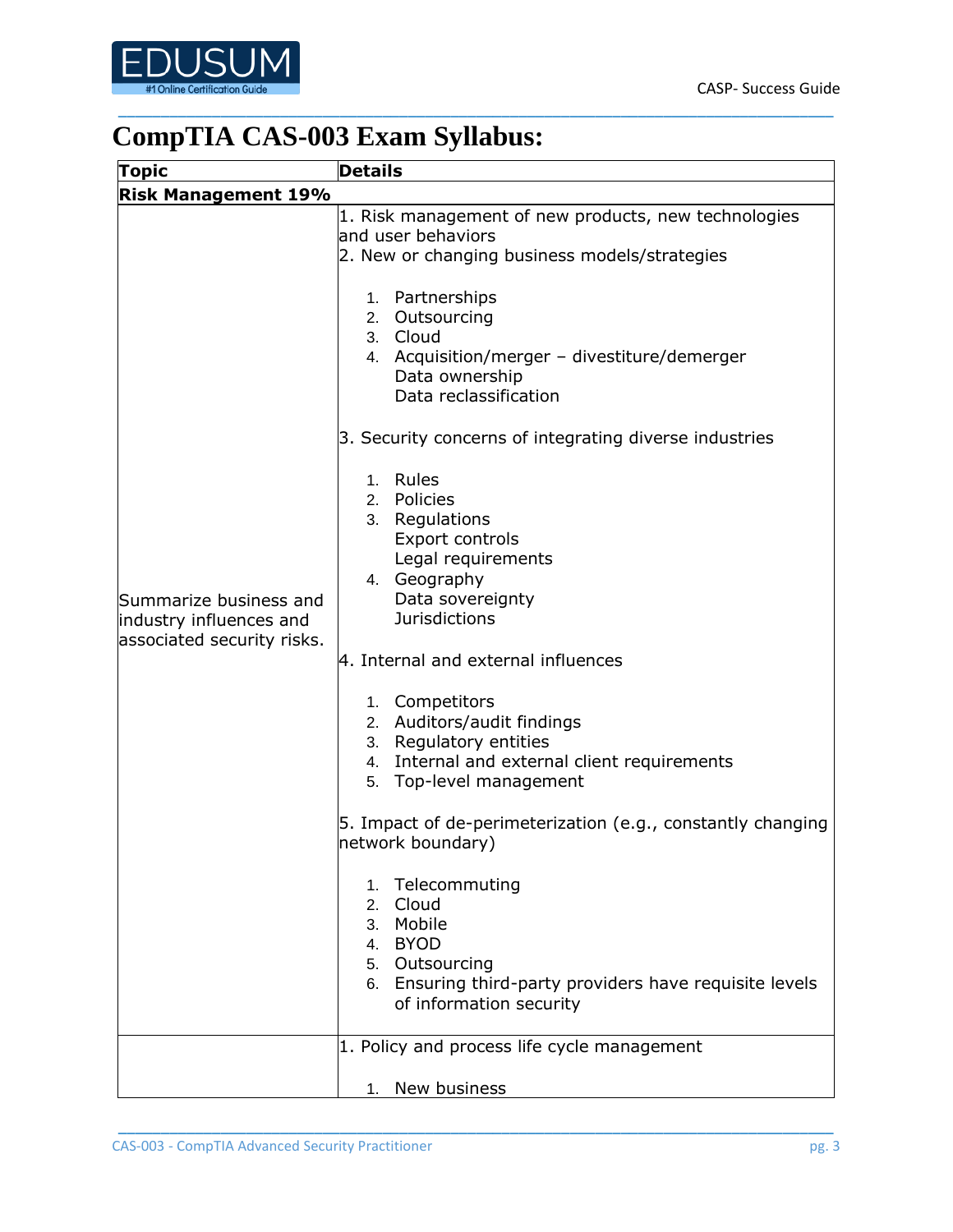

| <b>Topic</b>                                                                                                     | <b>Details</b>                                                                                                                                                                                                                                                                                                                                                                            |
|------------------------------------------------------------------------------------------------------------------|-------------------------------------------------------------------------------------------------------------------------------------------------------------------------------------------------------------------------------------------------------------------------------------------------------------------------------------------------------------------------------------------|
|                                                                                                                  | 2. New technologies<br>3. Environmental changes<br>4. Regulatory requirements<br>5. Emerging risks                                                                                                                                                                                                                                                                                        |
| Compare and contrast<br>security, privacy policies<br>and procedures based on<br>organizational<br>requirements. | 2. Support legal compliance and advocacy by partnering<br>with human resources, legal, management and other<br>entities<br>3. Understand common business documents to support<br>security                                                                                                                                                                                                 |
|                                                                                                                  | 1. Risk assessment (RA)<br>2. Business impact analysis (BIA)<br>3. Interoperability agreement (IA)<br>4. Interconnection security agreement (ISA)<br>5. Memorandum of understanding (MOU)<br>6. Service-level agreement (SLA)<br>7. Operating-level agreement (OLA)<br>8. Non-disclosure agreement (NDA)<br>9. Business partnership agreement (BPA)<br>10. Master service agreement (MSA) |
|                                                                                                                  | 4. Research security requirements for contracts                                                                                                                                                                                                                                                                                                                                           |
|                                                                                                                  | 1. Request for proposal (RFP)<br>2. Request for quote (RFQ)<br>3. Request for information (RFI)                                                                                                                                                                                                                                                                                           |
|                                                                                                                  | 5. Understand general privacy principles for sensitive<br>information<br>6. Support the development of policies containing standard<br>security practices                                                                                                                                                                                                                                 |
|                                                                                                                  | 1. Separation of duties<br>2. Job rotation<br>3. Mandatory vacation<br>4. Least privilege<br>5. Incident response<br>6. Forensic tasks<br>7. Employment and termination procedures<br>8. Continuous monitoring<br>9. Training and awareness for users<br>10. Auditing requirements and frequency<br>11. Information classification                                                        |
|                                                                                                                  | 1. Categorize data types by impact levels based on CIA<br>2. Incorporate stakeholder input into CIA impact-level<br>decisions                                                                                                                                                                                                                                                             |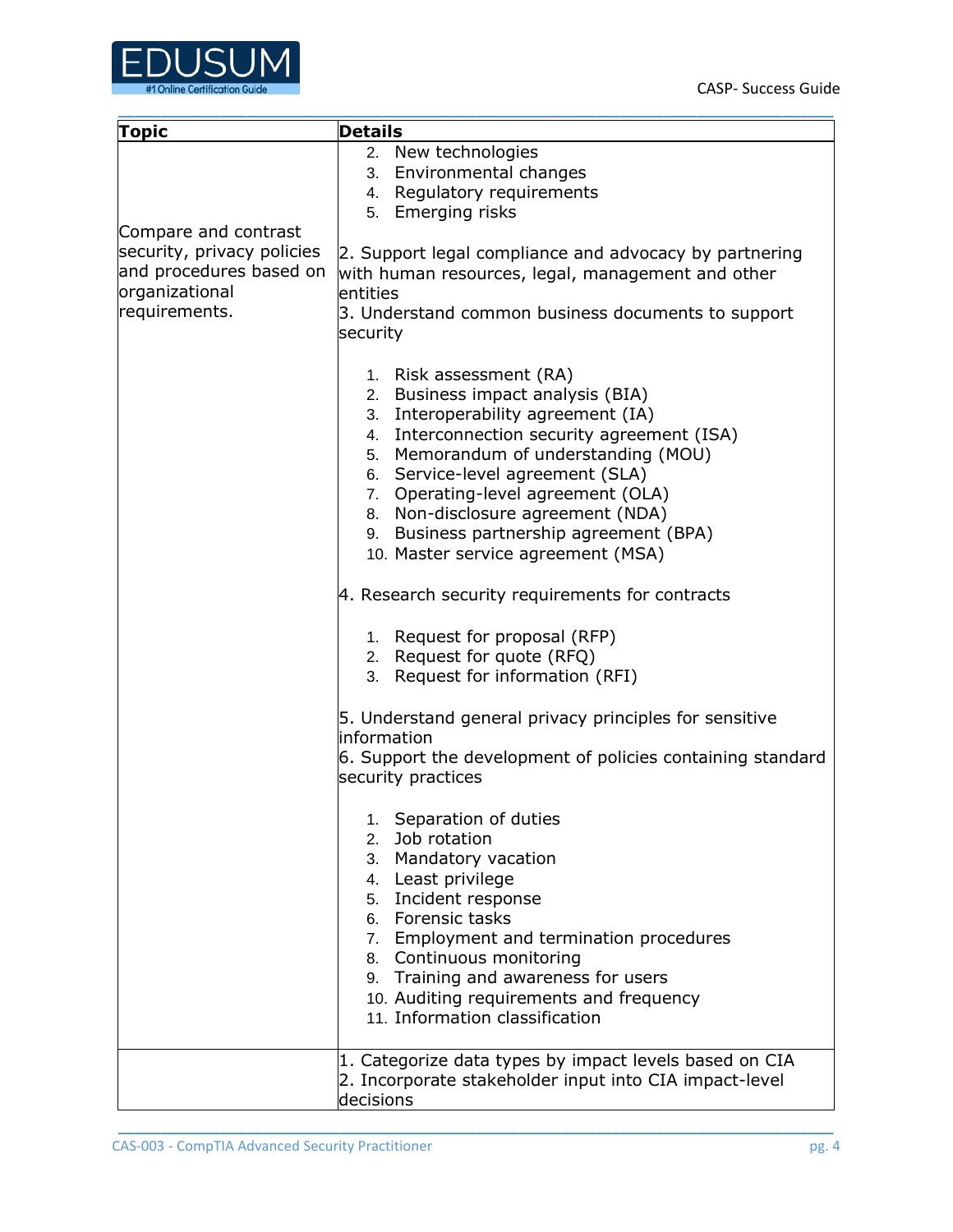

| <b>Topic</b>  | <b>Details</b>                                                                                                          |
|---------------|-------------------------------------------------------------------------------------------------------------------------|
|               | 3. Determine minimum-required security controls based on                                                                |
|               | aggregate score                                                                                                         |
|               | 4. Select and implement controls based on CIA                                                                           |
|               | requirements and organizational policies                                                                                |
|               | 5. Extreme scenario planning/ worst-case scenario<br>Given a scenario, execute 6. Conduct system-specific risk analysis |
|               | $ $ risk mitigation strategies $ 7$ . Make risk determination based upon known metrics                                  |
| and controls. |                                                                                                                         |
|               | 1. Magnitude of impact based on ALE and SLE                                                                             |
|               | 2. Likelihood of threat                                                                                                 |
|               | Motivation                                                                                                              |
|               | Source                                                                                                                  |
|               | <b>ARO</b>                                                                                                              |
|               | Trend analysis                                                                                                          |
|               | 3. Return on investment (ROI)                                                                                           |
|               | 4. Total cost of ownership                                                                                              |
|               | 8. Translate technical risks in business terms                                                                          |
|               | 9. Recommend which strategy should be applied based on                                                                  |
|               | risk appetite                                                                                                           |
|               |                                                                                                                         |
|               | 1. Avoid                                                                                                                |
|               | 2. Transfer                                                                                                             |
|               | 3. Mitigate                                                                                                             |
|               | 4. Accept                                                                                                               |
|               | 10. Risk management processes                                                                                           |
|               | 1. Exemptions                                                                                                           |
|               | 2. Deterrence                                                                                                           |
|               | 3. Inherent                                                                                                             |
|               | 4. Residual                                                                                                             |
|               | 11. Continuous improvement/monitoring<br>12. Business continuity planning                                               |
|               |                                                                                                                         |
|               | <b>RTO</b><br>1.                                                                                                        |
|               | 2. RPO                                                                                                                  |
|               | 3. MTTR                                                                                                                 |
|               | 4. MTBF                                                                                                                 |
|               | 13. IT governance                                                                                                       |
|               | 1. Adherence to risk management frameworks                                                                              |
|               | 14. Enterprise resilience                                                                                               |
|               |                                                                                                                         |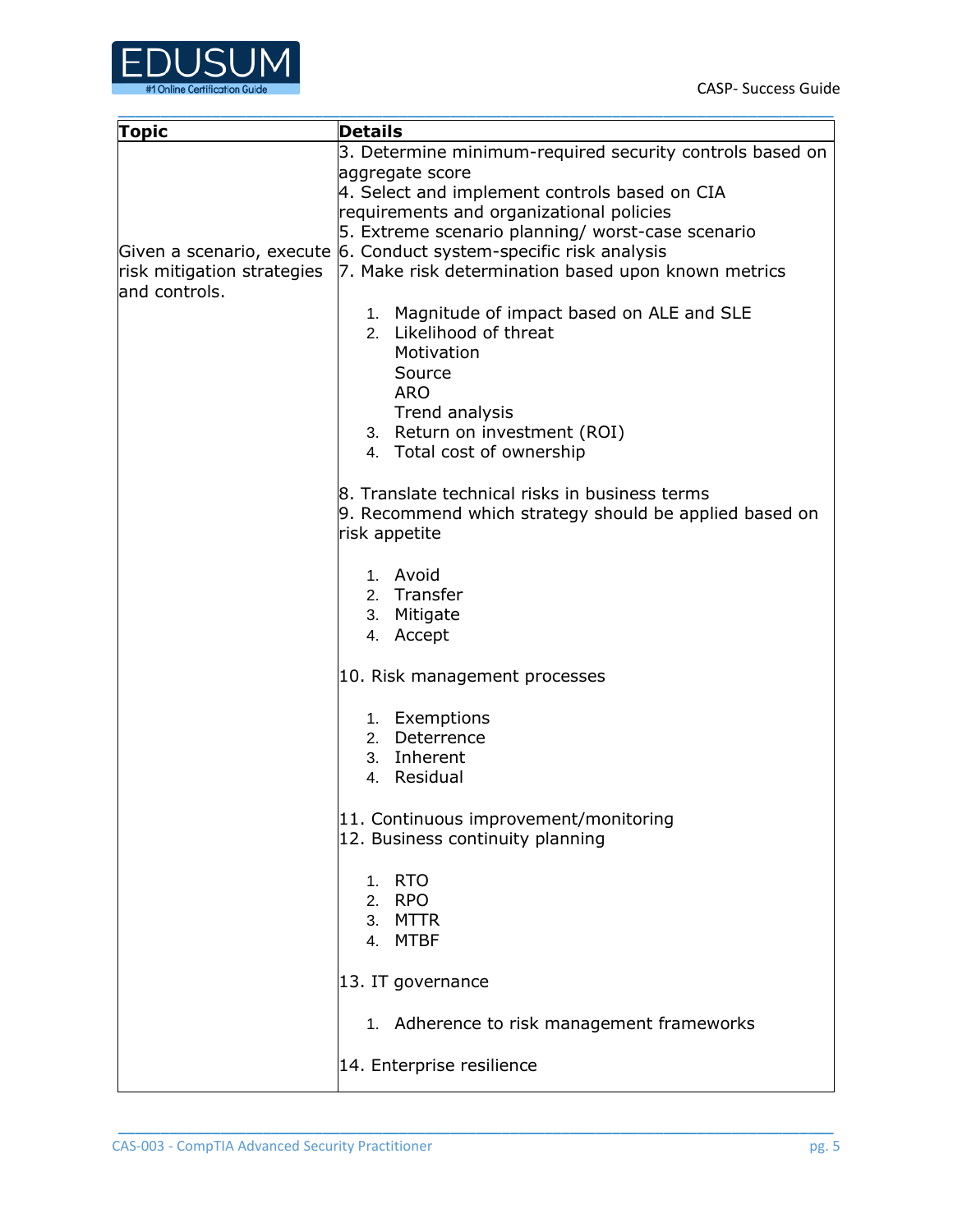

| <b>Topic</b>                                                  | <b>Details</b>                                                                                                                                                                                                                                                      |
|---------------------------------------------------------------|---------------------------------------------------------------------------------------------------------------------------------------------------------------------------------------------------------------------------------------------------------------------|
|                                                               | 1. Review effectiveness of existing security controls<br>1. Gap analysis<br>2. Lessons learned<br>3. After-action reports<br>2. Reverse engineer/deconstruct existing solutions<br>3. Creation, collection and analysis of metrics<br>1. KPIs                       |
|                                                               | 2. KRIS                                                                                                                                                                                                                                                             |
|                                                               |                                                                                                                                                                                                                                                                     |
| Analyze risk metric<br>scenarios to secure the<br>enterprise. | 4. Prototype and test multiple solutions<br>5. Create benchmarks and compare to baselines<br>6. Analyze and interpret trend data to anticipate cyber<br>ldefense needs<br>7. Analyze security solution metrics and attributes to<br>ensure they meet business needs |
|                                                               | 1. Performance                                                                                                                                                                                                                                                      |
|                                                               | 2. Latency                                                                                                                                                                                                                                                          |
|                                                               | 3. Scalability                                                                                                                                                                                                                                                      |
|                                                               | 4. Capability                                                                                                                                                                                                                                                       |
|                                                               | 5. Usability                                                                                                                                                                                                                                                        |
|                                                               | 6. Maintainability                                                                                                                                                                                                                                                  |
|                                                               | 7. Availability                                                                                                                                                                                                                                                     |
|                                                               | 8. Recoverability                                                                                                                                                                                                                                                   |
|                                                               | 9. ROI                                                                                                                                                                                                                                                              |
|                                                               | 10. TCO                                                                                                                                                                                                                                                             |
|                                                               | 8. Use judgment to solve problems where the most secure<br>solution is not feasible                                                                                                                                                                                 |
| <b>Enterprise Security Architecture 25%</b>                   |                                                                                                                                                                                                                                                                     |
|                                                               | 1. Physical and virtual network and security devices                                                                                                                                                                                                                |
| Analyze a scenario and                                        | <b>UTM</b><br>1.<br>2. IDS/IPS<br>3. NIDS/NIPS                                                                                                                                                                                                                      |
| integrate network and                                         | 4. INE                                                                                                                                                                                                                                                              |
| security components,                                          | 5. NAC                                                                                                                                                                                                                                                              |
| concepts and                                                  | 6. SIEM                                                                                                                                                                                                                                                             |
| architectures to meet                                         | 7. Switch                                                                                                                                                                                                                                                           |
| security requirements.                                        | 8. Firewall                                                                                                                                                                                                                                                         |
|                                                               | Wireless controller<br>9.                                                                                                                                                                                                                                           |
|                                                               | 10. Router                                                                                                                                                                                                                                                          |
|                                                               | 11. Proxy                                                                                                                                                                                                                                                           |
|                                                               | 12. Load balancer                                                                                                                                                                                                                                                   |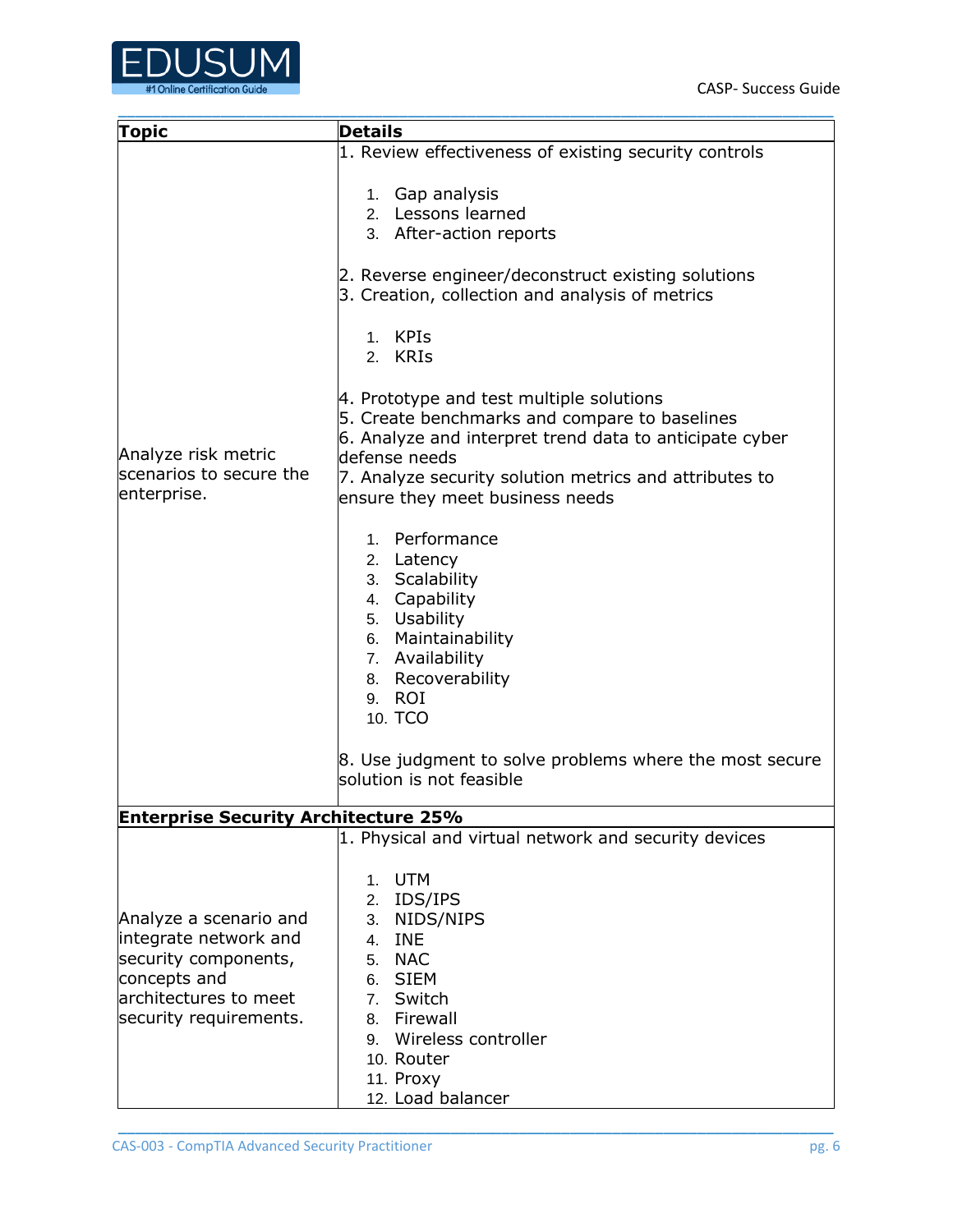

| <b>Topic</b> | <b>Details</b>                                           |
|--------------|----------------------------------------------------------|
|              | 13. HSM                                                  |
|              | 14. MicroSD HSM                                          |
|              |                                                          |
|              | 2. Application and protocol-aware technologies           |
|              | 1. WAF                                                   |
|              | 2. Firewall                                              |
|              | 3. Passive vulnerability scanners                        |
|              | 4. DAM                                                   |
|              | 3. Advanced network design (wired/wireless)              |
|              | 1. Remote access                                         |
|              | <b>VPN</b>                                               |
|              | <b>IPSec</b>                                             |
|              | <b>SSL/TLS</b>                                           |
|              | <b>SSH</b>                                               |
|              | <b>RDP</b>                                               |
|              | <b>VNC</b>                                               |
|              | VDI                                                      |
|              | Reverse proxy                                            |
|              | 2. IPv4 and IPv6 transitional technologies               |
|              | 3. Network authentication methods                        |
|              | 4. 802.1x                                                |
|              | 5. Mesh networks                                         |
|              | 6. Placement of fixed/mobile devices                     |
|              | 7. Placement of hardware and applications                |
|              |                                                          |
|              | 4. Complex network security solutions for data flow      |
|              | 1. DLP                                                   |
|              | 2. Deep packet inspection                                |
|              | 3. Data flow enforcement                                 |
|              | 4. Network flow (S/flow)                                 |
|              | 5. Data flow diagram                                     |
|              |                                                          |
|              | 5. Secure configuration and baselining of networking and |
|              | security components                                      |
|              | 6. Software-defined networking                           |
|              |                                                          |
|              | 7. Network management and monitoring tools               |
|              |                                                          |
|              | 1. Alert definitions and rule writing                    |
|              | 2. Tuning alert thresholds                               |
|              | 3. Alert fatigue                                         |
|              |                                                          |
|              | 8. Advanced configuration of routers, switches and other |
|              | network devices                                          |
|              |                                                          |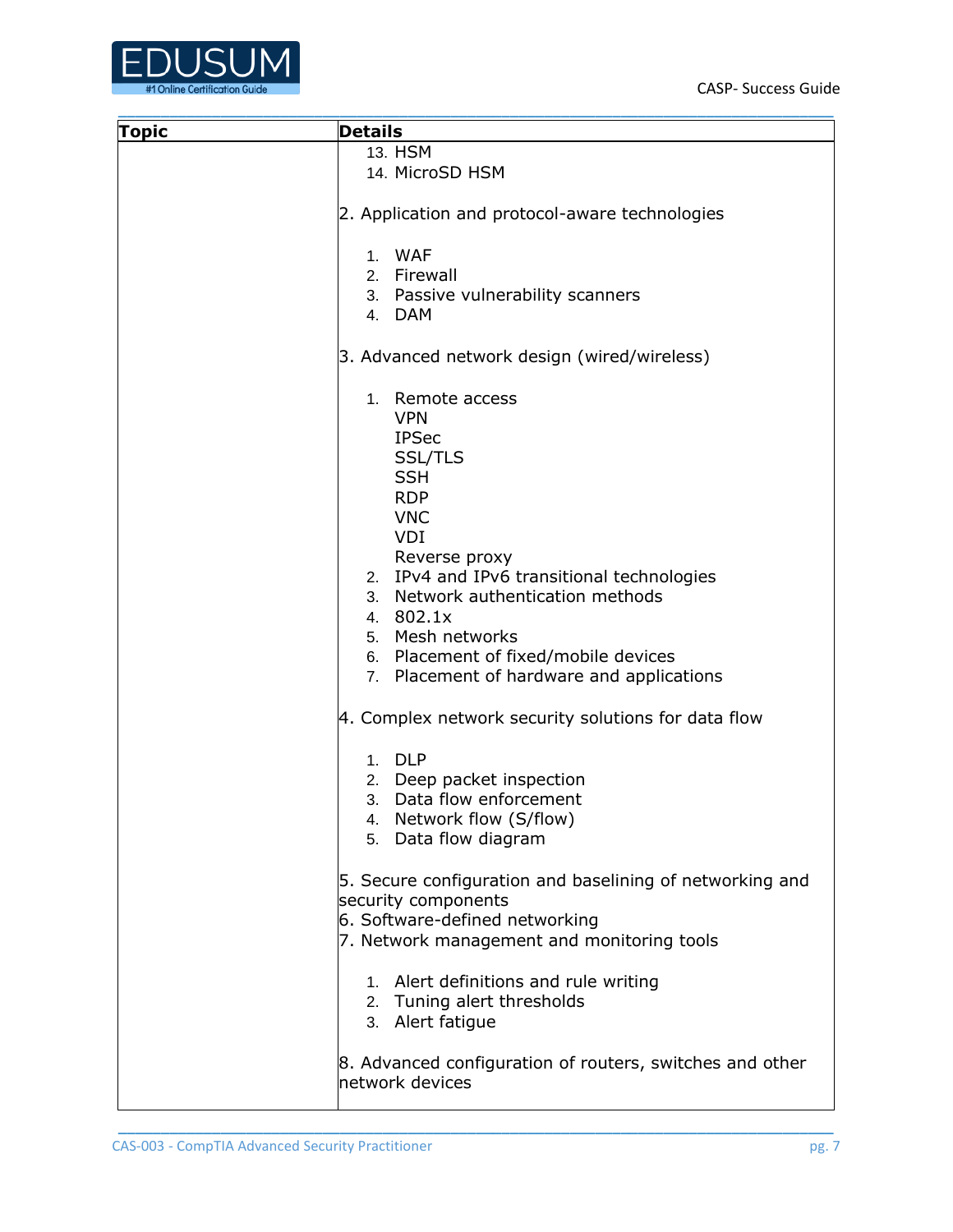

| <b>Topic</b>                                       | <b>Details</b>                                      |
|----------------------------------------------------|-----------------------------------------------------|
|                                                    |                                                     |
|                                                    | 1. Transport security<br>2. Trunking security       |
|                                                    | 3. Port security                                    |
|                                                    | 4. Route protection                                 |
|                                                    | 5. DDoS protection                                  |
|                                                    | 6. Remotely triggered black hole                    |
|                                                    |                                                     |
|                                                    | 9. Security zones                                   |
|                                                    | 1. DMZ                                              |
|                                                    | 2. Separation of critical assets                    |
|                                                    | 3. Network segmentation                             |
|                                                    | 10. Network access control                          |
|                                                    | 1. Quarantine/remediation                           |
|                                                    | 2. Persistent/volatile or non-persistent agent      |
|                                                    | 3. Agent vs. agentless                              |
|                                                    | 11. Network-enabled devices                         |
|                                                    | 1. System on a chip (SoC)                           |
|                                                    | 2. Building/home automation systems                 |
|                                                    | 3. IP video                                         |
|                                                    | 4. HVAC controllers                                 |
|                                                    | 5. Sensors                                          |
|                                                    | 6. Physical access control systems                  |
|                                                    | 7. A/V systems                                      |
|                                                    | 8. Scientific/industrial equipment                  |
|                                                    | 12. Critical infrastructure                         |
|                                                    | 1. Supervisory control and data acquisition (SCADA) |
|                                                    | Industrial control systems (ICS)<br>2.              |
|                                                    | 1. Trusted OS (e.g., how and when to use it)        |
|                                                    |                                                     |
|                                                    | 1. SELinux                                          |
|                                                    | 2. SEAndroid                                        |
| Analyze a scenario to                              | 3. TrustedSolaris                                   |
| integrate security controls                        | 4. Least functionality                              |
| for host devices to meet<br>security requirements. | 2. Endpoint security software                       |
|                                                    | Anti-malware<br>1.                                  |
|                                                    | Antivirus<br>2.                                     |
|                                                    | 3.<br>Anti-spyware                                  |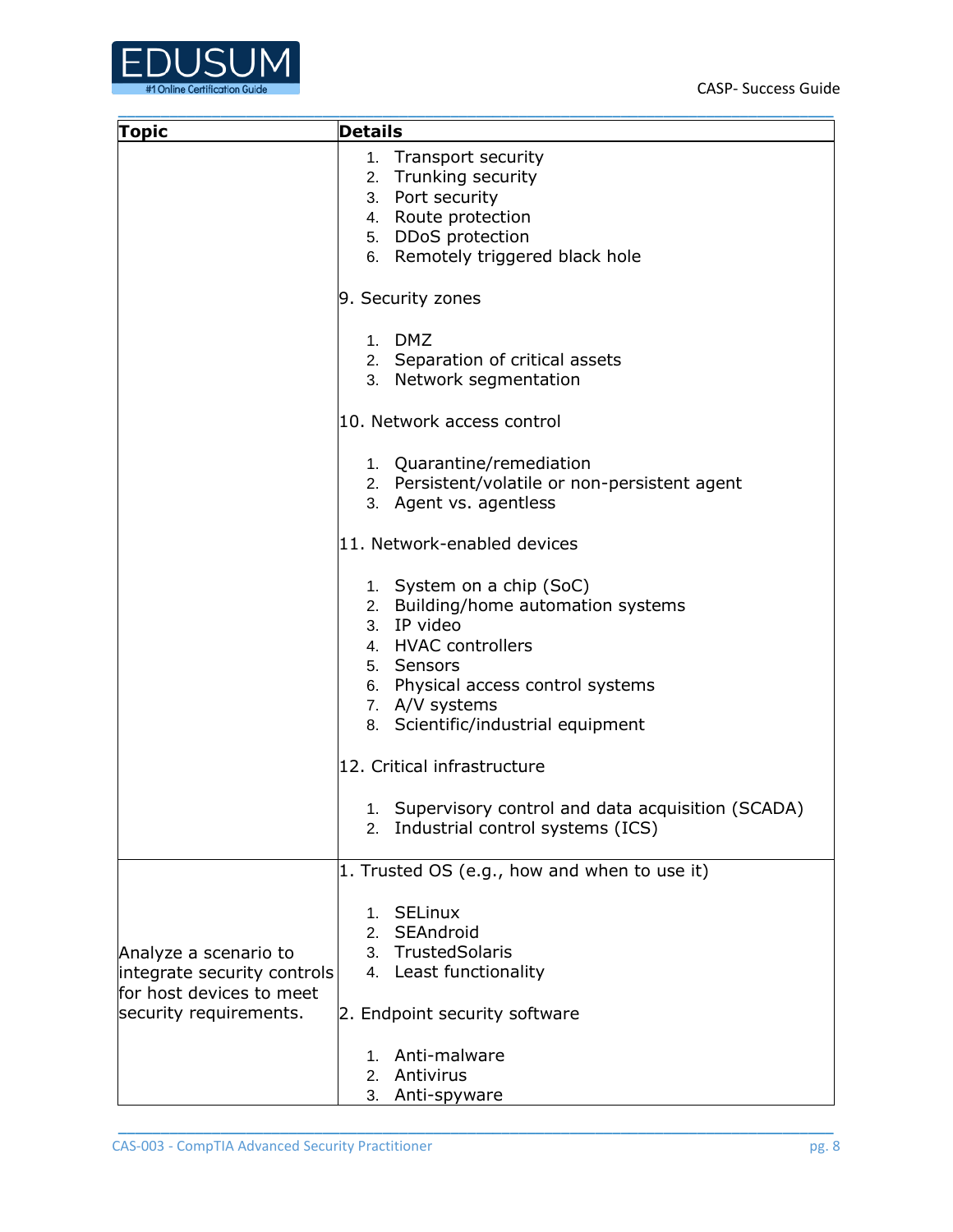

| <b>Topic</b> | <b>Details</b>                                                                                                                                        |
|--------------|-------------------------------------------------------------------------------------------------------------------------------------------------------|
|              | 4. Spam filters                                                                                                                                       |
|              | 5. Patch management                                                                                                                                   |
|              | 6. HIPS/HIDS                                                                                                                                          |
|              | 7. Data loss prevention                                                                                                                               |
|              | 8. Host-based firewalls                                                                                                                               |
|              | 9. Log monitoring                                                                                                                                     |
|              | 10. Endpoint detection response                                                                                                                       |
|              | 3. Host hardening                                                                                                                                     |
|              | 1. Standard operating environment/configuration<br>baselining<br>Application whitelisting and blacklisting<br>2. Security/group policy implementation |
|              | 3. Command shell restrictions                                                                                                                         |
|              | 4. Patch management                                                                                                                                   |
|              | Manual                                                                                                                                                |
|              | Automated                                                                                                                                             |
|              | Scripting and replication                                                                                                                             |
|              | 5. Configuring dedicated interfaces                                                                                                                   |
|              | Out-of-band management                                                                                                                                |
|              | <b>ACLs</b>                                                                                                                                           |
|              | Management interface                                                                                                                                  |
|              | Data interface                                                                                                                                        |
|              | 6. External I/O restrictions                                                                                                                          |
|              | <b>USB</b>                                                                                                                                            |
|              | Wireless                                                                                                                                              |
|              | Bluetooth                                                                                                                                             |
|              | <b>NFC</b>                                                                                                                                            |
|              | <b>IrDA</b>                                                                                                                                           |
|              | <b>RF</b>                                                                                                                                             |
|              | 802                                                                                                                                                   |
|              | <b>RFID</b>                                                                                                                                           |
|              | Drive mounting                                                                                                                                        |
|              | Drive mapping                                                                                                                                         |
|              | Webcam                                                                                                                                                |
|              | Recording mic                                                                                                                                         |
|              | Audio output                                                                                                                                          |
|              | SD port                                                                                                                                               |
|              | HDMI port                                                                                                                                             |
|              | 7. File and disk encryption                                                                                                                           |
|              | 8. Firmware updates                                                                                                                                   |
|              | 4. Boot loader protections                                                                                                                            |
|              | 1. Secure boot                                                                                                                                        |
|              | Measured launch<br>2.                                                                                                                                 |
|              | Integrity measurement architecture<br>3.                                                                                                              |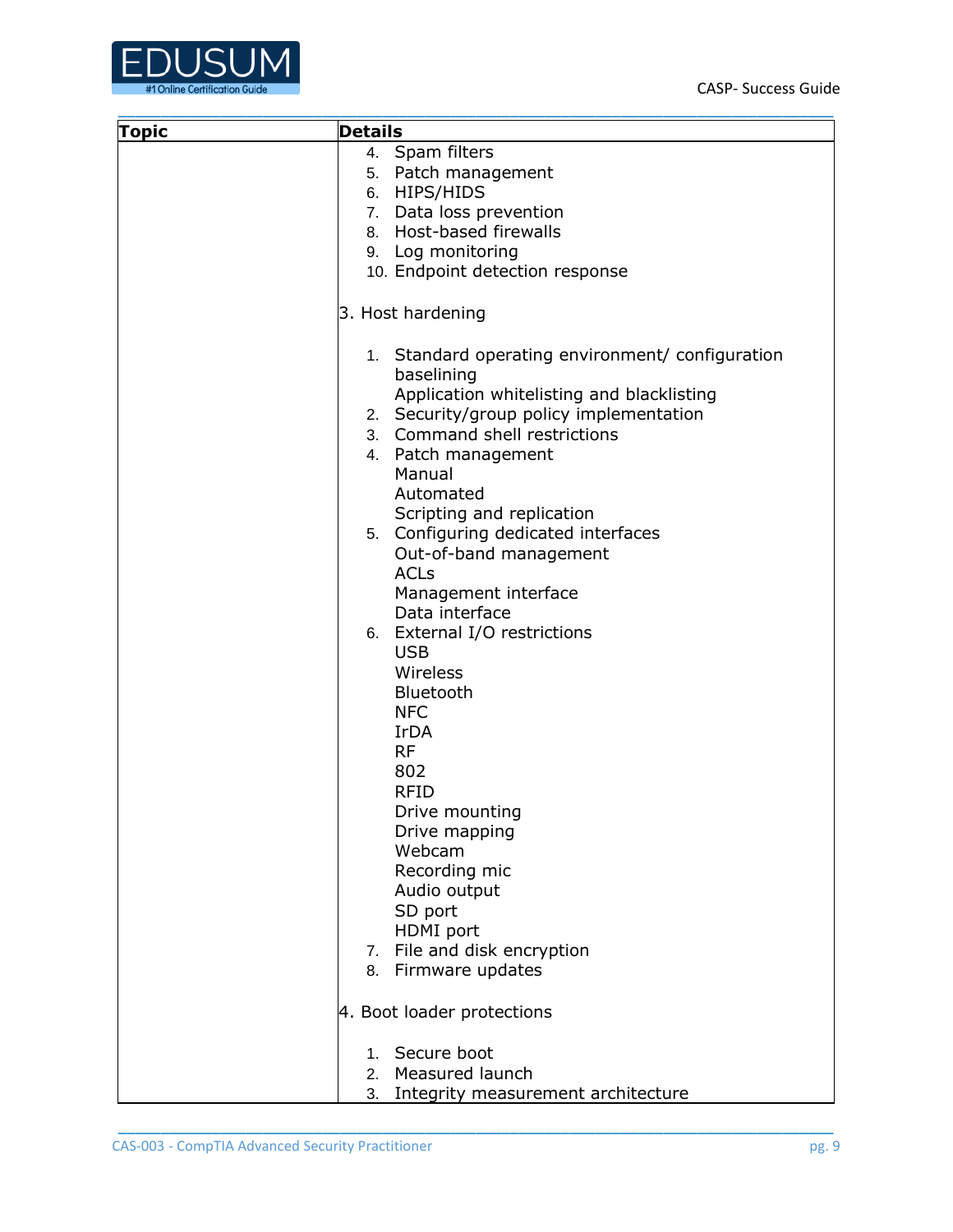

| <b>Topic</b>                                                                                                                          | <b>Details</b>                                                                                                                                                                                                                                                                                                                                                                                                                                                                                                                                                                                                                                                                                                                                                                                                                                                                                                                                           |
|---------------------------------------------------------------------------------------------------------------------------------------|----------------------------------------------------------------------------------------------------------------------------------------------------------------------------------------------------------------------------------------------------------------------------------------------------------------------------------------------------------------------------------------------------------------------------------------------------------------------------------------------------------------------------------------------------------------------------------------------------------------------------------------------------------------------------------------------------------------------------------------------------------------------------------------------------------------------------------------------------------------------------------------------------------------------------------------------------------|
|                                                                                                                                       | 4. BIOS/UEFI<br>5. Attestation services<br>6. TPM                                                                                                                                                                                                                                                                                                                                                                                                                                                                                                                                                                                                                                                                                                                                                                                                                                                                                                        |
|                                                                                                                                       | 5. Vulnerabilities associated with hardware<br>6. Terminal services/application delivery services                                                                                                                                                                                                                                                                                                                                                                                                                                                                                                                                                                                                                                                                                                                                                                                                                                                        |
|                                                                                                                                       | 1. Enterprise mobility management                                                                                                                                                                                                                                                                                                                                                                                                                                                                                                                                                                                                                                                                                                                                                                                                                                                                                                                        |
| Analyze a scenario to<br>integrate security controls<br>for mobile and small form<br>factor devices to meet<br>security requirements. | 1. Containerization<br>2. Configuration profiles and payloads<br>3. Personally owned, corporate-enabled<br>4. Application wrapping<br>5. Remote assistance access<br><b>VNC</b><br>Screen mirroring<br>6. Application, content and data management<br>7. Over-the-air updates (software/firmware)<br>8. Remote wiping<br>9. SCEP<br>10. BYOD<br><b>11. COPE</b><br><b>12. VPN</b><br>13. Application permissions<br>14. Side loading<br>15. Unsigned apps/system apps<br>16. Context-aware management<br>Geolocation/geofencing<br>User behavior<br>Security restrictions<br>Time-based restrictions<br>2. Security implications/privacy concerns<br>1. Data storage<br>Non-removable storage<br>Removable storage<br>Cloud storage<br>Transfer/backup data to uncontrolled storage<br><b>USB OTG</b><br>2. Device loss/theft<br>3. Hardware anti-tamper<br>eFuse<br>4. TPM<br>5. Rooting/jailbreaking<br>6. Push notification services<br>7. Geotagging |
|                                                                                                                                       | Encrypted instant messaging apps<br>8.                                                                                                                                                                                                                                                                                                                                                                                                                                                                                                                                                                                                                                                                                                                                                                                                                                                                                                                   |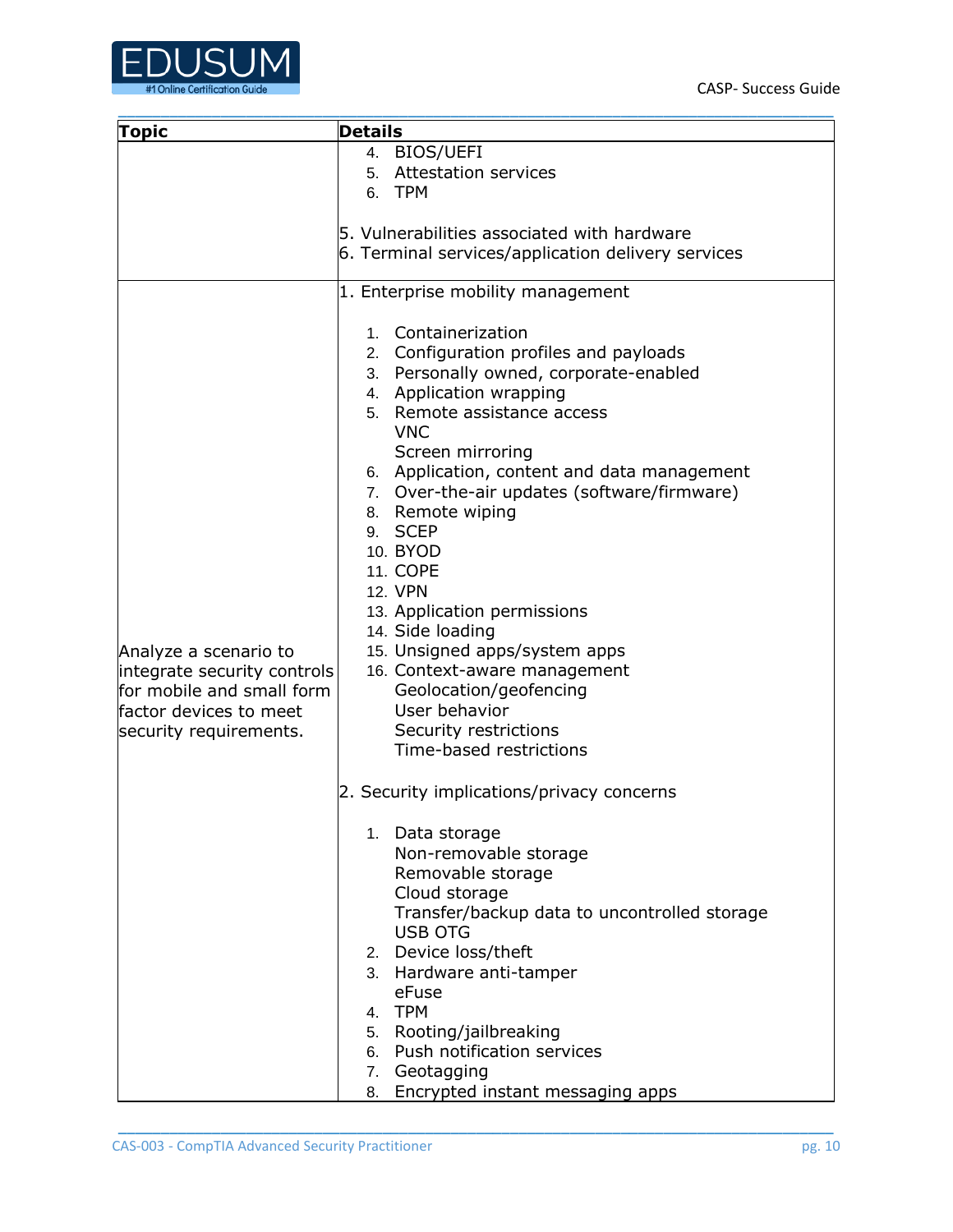

| <b>Topic</b>                                            | <b>Details</b>                                                                                                                                                                                                                                                                                                                                                                                                                                                                                                                                                                                                                                                                                                                                                                                                                                                                                                        |
|---------------------------------------------------------|-----------------------------------------------------------------------------------------------------------------------------------------------------------------------------------------------------------------------------------------------------------------------------------------------------------------------------------------------------------------------------------------------------------------------------------------------------------------------------------------------------------------------------------------------------------------------------------------------------------------------------------------------------------------------------------------------------------------------------------------------------------------------------------------------------------------------------------------------------------------------------------------------------------------------|
|                                                         | 9. Tokenization<br>10. OEM/carrier Android fragmentation<br>11. Mobile payment<br>NFC-enabled<br>Inductance-enabled<br>Mobile wallet<br>Peripheral-enabled payments (credit card reader)<br>12. Tethering<br><b>USB</b><br>Spectrum management<br>Bluetooth 3.0 vs. 4.1<br>13. Authentication<br>Swipe pattern<br>Gesture<br>Pin code<br><b>Biometric</b><br>Facial<br>Fingerprint<br>Iris scan<br>14. Malware<br>15. Unauthorized domain bridging<br>16. Baseband radio/SOC<br>17. Augmented reality<br>18. SMS/MMS/messaging<br>3. Wearable technology<br>Devices<br>$1_{-}$<br>Cameras<br>Watches<br><b>Fitness devices</b><br>Glasses<br>Medical sensors/devices<br><b>Headsets</b><br>2. Security implications<br>Unauthorized remote activation/ deactivation of<br>devices or features<br>Encrypted and unencrypted communication concerns<br>Physical reconnaissance<br>Personal data theft<br>Health privacy |
| Given software<br>vulnerability scenarios,<br>controls. | Digital forensics of collected data<br>select appropriate security 1. Application security design considerations                                                                                                                                                                                                                                                                                                                                                                                                                                                                                                                                                                                                                                                                                                                                                                                                      |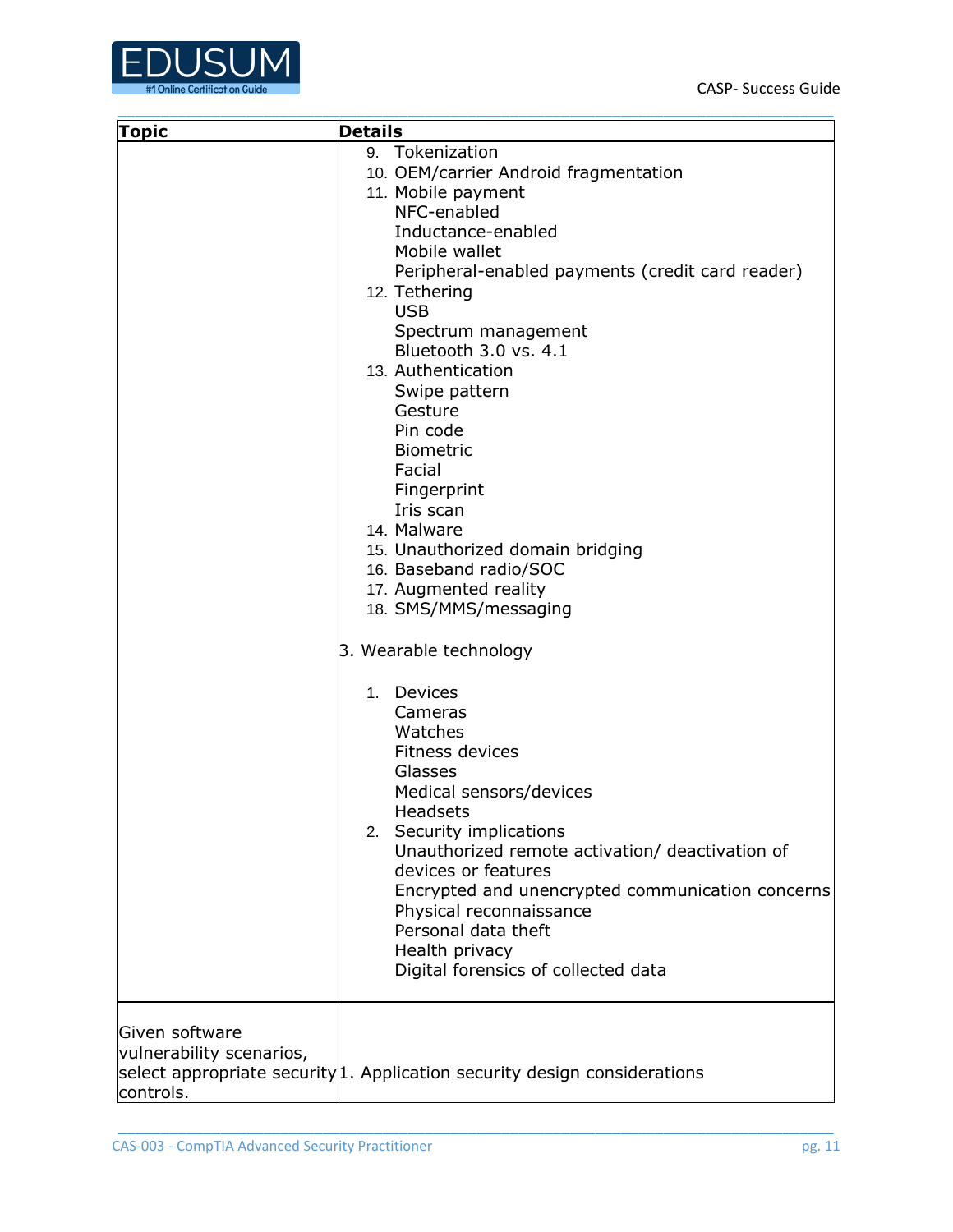

| <b>Topic</b> | <b>Details</b>                                                                                                                                                                                                                                                                                                                                                                                                                                                                                                                                                                                                                  |
|--------------|---------------------------------------------------------------------------------------------------------------------------------------------------------------------------------------------------------------------------------------------------------------------------------------------------------------------------------------------------------------------------------------------------------------------------------------------------------------------------------------------------------------------------------------------------------------------------------------------------------------------------------|
|              | 1. Secure: by design, by default, by deployment                                                                                                                                                                                                                                                                                                                                                                                                                                                                                                                                                                                 |
|              | 2. Specific application issues                                                                                                                                                                                                                                                                                                                                                                                                                                                                                                                                                                                                  |
|              | 1. Unsecure direct object references<br>2. XSS<br>3. Cross-site request forgery (CSRF)<br>4. Click-jacking<br>5. Session management<br>6. Input validation<br>7. SQL injection<br>8. Improper error and exception handling<br>9. Privilege escalation<br>10. Improper storage of sensitive data<br>11. Fuzzing/fault injection<br>12. Secure cookie storage and transmission<br>13. Buffer overflow<br>14. Memory leaks<br>15. Integer overflows<br>16. Race conditions<br>Time of check<br>Time of use<br>17. Resource exhaustion<br>18. Geotagging<br>19. Data remnants<br>20. Use of third-party libraries<br>21. Code reuse |
|              | 2. Application sandboxing<br>3. Secure encrypted enclaves<br>4. Database activity monitor<br>5. Web application firewalls<br>6. Client-side processing vs. server-side processing<br>1. JSON/REST<br>2. Browser extensions<br>ActiveX<br>Java applets<br>3. HTML5<br>4. AJAX<br>5. SOAP<br>6. State management<br>7. JavaScript                                                                                                                                                                                                                                                                                                 |
|              | 7. Operating system vulnerabilities<br>8. Firmware vulnerabilities                                                                                                                                                                                                                                                                                                                                                                                                                                                                                                                                                              |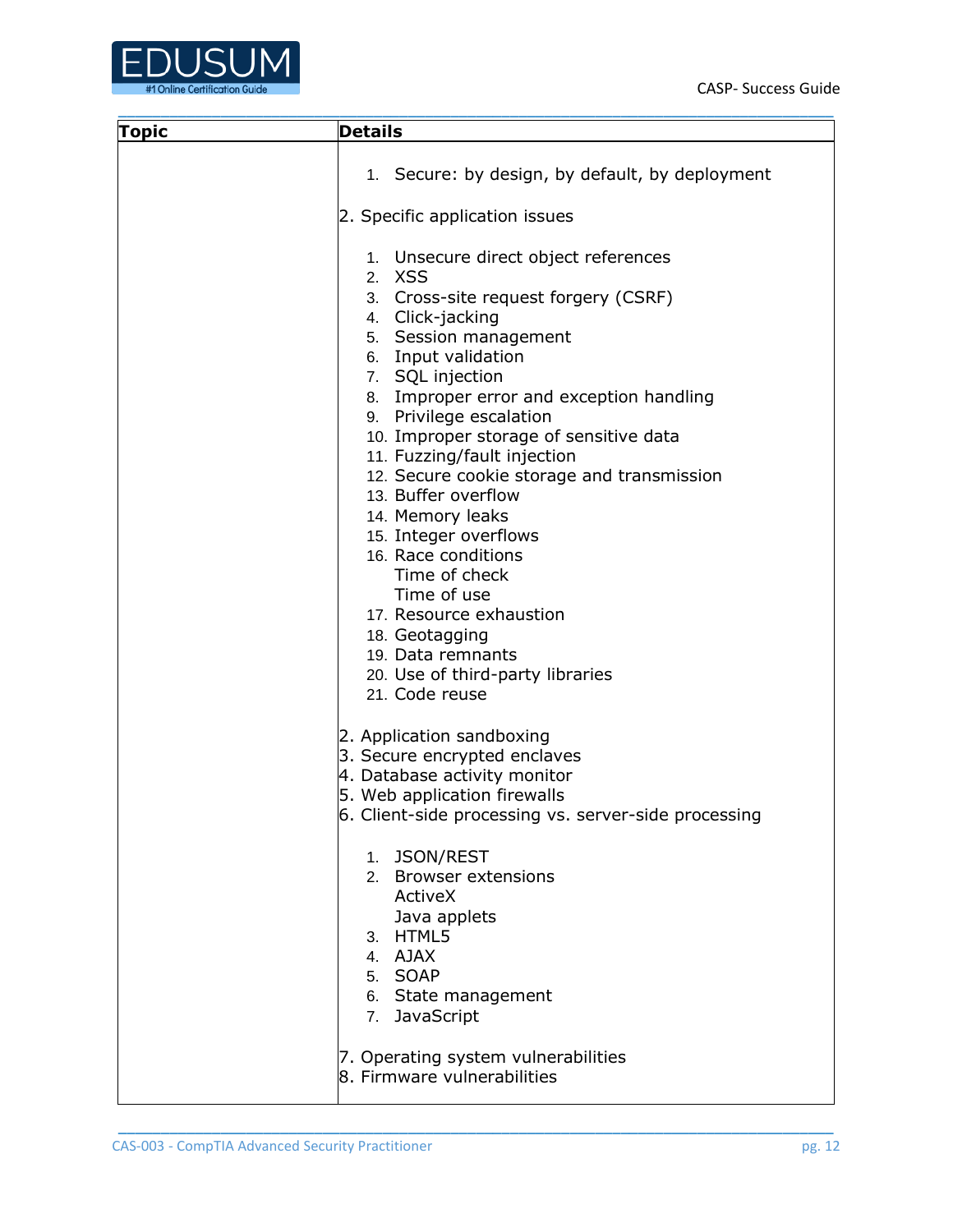

| Topic                                                                                             | <b>Details</b>                                                                                                                                                                                                                                                                                                                                                                                                                                                                                                                |  |  |  |
|---------------------------------------------------------------------------------------------------|-------------------------------------------------------------------------------------------------------------------------------------------------------------------------------------------------------------------------------------------------------------------------------------------------------------------------------------------------------------------------------------------------------------------------------------------------------------------------------------------------------------------------------|--|--|--|
| <b>Enterprise Security Operations 20%</b>                                                         |                                                                                                                                                                                                                                                                                                                                                                                                                                                                                                                               |  |  |  |
| Given a scenario, conduct<br>a security assessment<br>using the appropriate<br>methods.           | 1. Methods<br>1. Malware sandboxing<br>2. Memory dumping, runtime debugging<br>3. Reconnaissance<br>4. Fingerprinting<br>5. Code review<br>6. Social engineering<br>7. Pivoting<br>8. Open source intelligence<br>Social media<br>Whois<br>Routing tables<br><b>DNS</b> records<br>Search engines<br>2. Types<br>1. Penetration testing<br><b>Black box</b><br>White box<br>Gray box<br>2. Vulnerability assessment<br>3. Self-assessment<br>Tabletop exercises<br>4. Internal and external audits<br>5. Color team exercises |  |  |  |
| Analyze a scenario or<br>output, and select the<br>appropriate tool for a<br>security assessment. | Red team<br>Blue team<br>White team<br>1. Network tool types<br>1. Port scanners<br>2. Vulnerability scanners<br>3. Protocol analyzer<br>Wired<br>Wireless<br>4. SCAP scanner<br>5. Network enumerator<br>6. Fuzzer<br>7. HTTP interceptor<br>8. Exploitation tools/frameworks<br>9. Visualization tools<br>10. Log reduction and analysis tools                                                                                                                                                                              |  |  |  |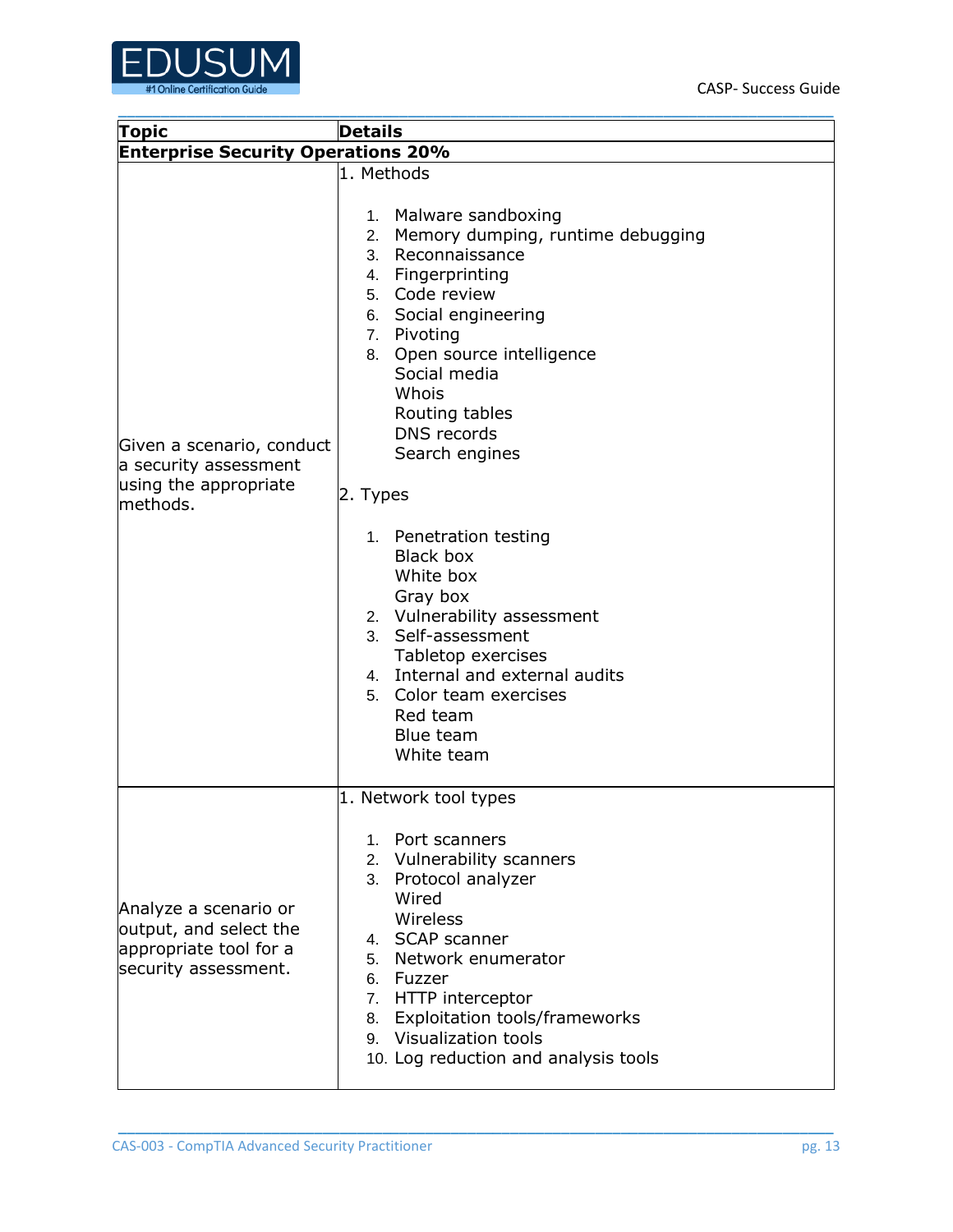

| <b>Topic</b>                                                                    | <b>Details</b>                                                                                                                                                                                                                              |  |  |  |  |
|---------------------------------------------------------------------------------|---------------------------------------------------------------------------------------------------------------------------------------------------------------------------------------------------------------------------------------------|--|--|--|--|
|                                                                                 | 2. Host tool types                                                                                                                                                                                                                          |  |  |  |  |
|                                                                                 | 1. Password cracker<br>2. Vulnerability scanner<br>3. Command line tools<br>4. Local exploitation tools/frameworks<br>5. SCAP tool<br>6. File integrity monitoring<br>7. Log analysis tools<br>8. Antivirus<br>9. Reverse engineering tools |  |  |  |  |
|                                                                                 | 3. Physical security tools                                                                                                                                                                                                                  |  |  |  |  |
|                                                                                 | 1. Lock picks<br>2. RFID tools<br>3. IR camera                                                                                                                                                                                              |  |  |  |  |
|                                                                                 | 1. E-discovery                                                                                                                                                                                                                              |  |  |  |  |
|                                                                                 | 1. Electronic inventory and asset control<br>2. Data retention policies<br>3. Data recovery and storage<br>4. Data ownership<br>5. Data handling<br>6. Legal holds                                                                          |  |  |  |  |
|                                                                                 | 2. Data breach                                                                                                                                                                                                                              |  |  |  |  |
| Given a scenario,<br>implement incident<br>response and recovery<br>procedures. | 1. Detection and collection<br>Data analytics<br>2. Mitigation<br>Minimize<br>Isolate<br>Recovery/reconstitution<br>3.<br>Response<br>4.<br>5. Disclosure                                                                                   |  |  |  |  |
|                                                                                 | 3. Facilitate incident detection and response                                                                                                                                                                                               |  |  |  |  |
|                                                                                 | 1. Hunt teaming<br>2. Heuristics/behavioral analytics<br>3. Establish and review system, audit and security logs                                                                                                                            |  |  |  |  |
|                                                                                 | 4. Incident and emergency response                                                                                                                                                                                                          |  |  |  |  |
|                                                                                 | Chain of custody<br>1.                                                                                                                                                                                                                      |  |  |  |  |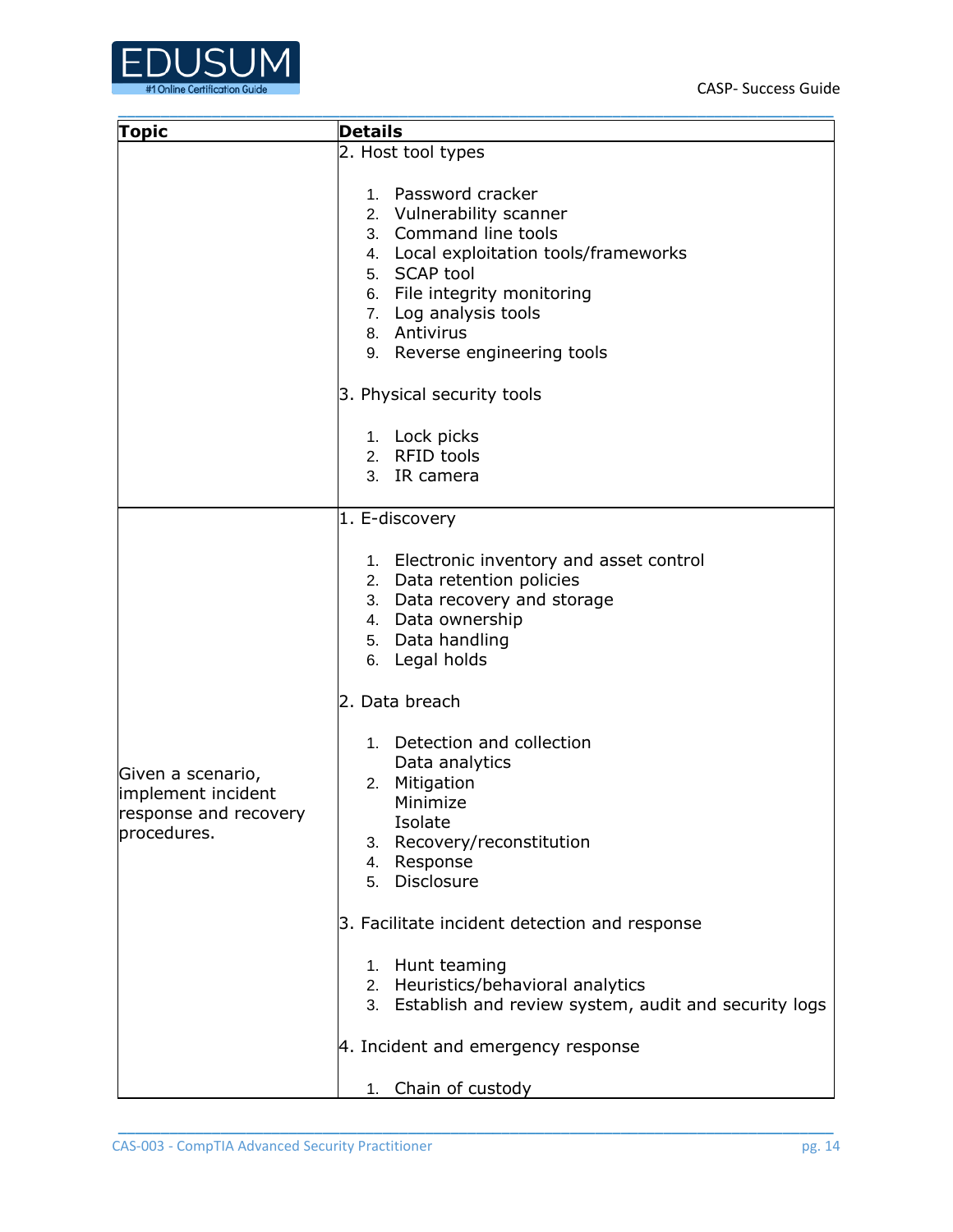

| <b>Topic</b>              | <b>Details</b>                                        |  |  |  |  |
|---------------------------|-------------------------------------------------------|--|--|--|--|
|                           | 2. Forensic analysis of compromised system            |  |  |  |  |
|                           | 3. Continuity of operations                           |  |  |  |  |
|                           | 4. Disaster recovery                                  |  |  |  |  |
|                           | 5. Incident response team                             |  |  |  |  |
|                           | 6. Order of volatility                                |  |  |  |  |
|                           |                                                       |  |  |  |  |
|                           | 5. Incident response support tools                    |  |  |  |  |
|                           | $1.$ dd                                               |  |  |  |  |
|                           | 2. tcpdump                                            |  |  |  |  |
|                           | 3. nbtstat                                            |  |  |  |  |
|                           | 4. netstat                                            |  |  |  |  |
|                           | 5. nc (Netcat)                                        |  |  |  |  |
|                           | 6. memdump                                            |  |  |  |  |
|                           | 7. tshark                                             |  |  |  |  |
|                           | 8. foremost                                           |  |  |  |  |
|                           | 6. Severity of incident or breach                     |  |  |  |  |
|                           | 1. Scope                                              |  |  |  |  |
|                           | 2. Impact                                             |  |  |  |  |
|                           | 3. Cost                                               |  |  |  |  |
|                           | 4. Downtime                                           |  |  |  |  |
|                           | 5. Legal ramifications                                |  |  |  |  |
|                           | 7. Post-incident response                             |  |  |  |  |
|                           | 1. Root-cause analysis                                |  |  |  |  |
|                           | 2. Lessons learned                                    |  |  |  |  |
|                           | 3. After-action report                                |  |  |  |  |
|                           | Technical Integration of Enterprise Security 23%      |  |  |  |  |
|                           | 1. Adapt data flow security to meet changing business |  |  |  |  |
|                           | needs                                                 |  |  |  |  |
|                           | 2. Standards                                          |  |  |  |  |
|                           | 1. Open standards                                     |  |  |  |  |
| Given a scenario,         | 2. Adherence to standards                             |  |  |  |  |
| integrate hosts, storage, | 3. Competing standards                                |  |  |  |  |
| networks and applications | 4. Lack of standards                                  |  |  |  |  |
| into a secure enterprise  | 5. De facto standards                                 |  |  |  |  |
| architecture.             |                                                       |  |  |  |  |
|                           | 3. Interoperability issues                            |  |  |  |  |
|                           | Legacy systems and software/current systems<br>1.     |  |  |  |  |
|                           | 2. Application requirements                           |  |  |  |  |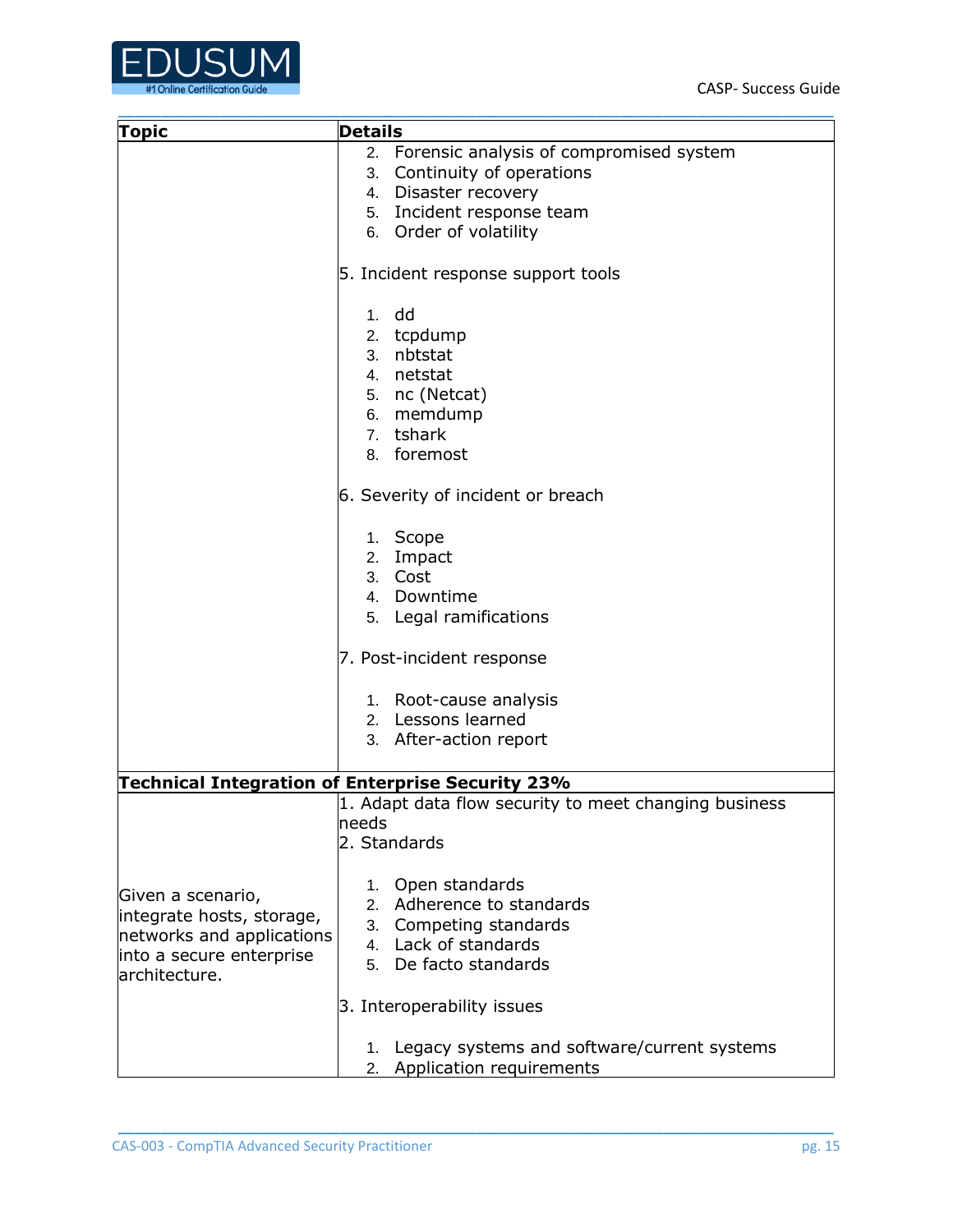

| <b>Topic</b> | <b>Details</b>                                                      |
|--------------|---------------------------------------------------------------------|
|              | 3. Software types                                                   |
|              | In-house developed                                                  |
|              | Commercial                                                          |
|              | Tailored commercial                                                 |
|              |                                                                     |
|              | Open source                                                         |
|              | 4. Standard data formats                                            |
|              | 5. Protocols and APIs                                               |
|              | 4. Resilience issues                                                |
|              | 1. Use of heterogeneous components                                  |
|              | 2. Course of action automation/orchestration                        |
|              | 3. Distribution of critical assets                                  |
|              | 4. Persistence and non- persistence of data                         |
|              | 5. Redundancy/high availability                                     |
|              | 6. Assumed likelihood of attack                                     |
|              | 5. Data security considerations                                     |
|              | 1. Data remnants                                                    |
|              | 2. Data aggregation                                                 |
|              | 3. Data isolation                                                   |
|              | 4. Data ownership                                                   |
|              | 5. Data sovereignty                                                 |
|              | 6. Data volume                                                      |
|              | 6. Resources provisioning and deprovisioning                        |
|              | 1. Users                                                            |
|              | 2. Servers                                                          |
|              | 3. Virtual devices                                                  |
|              | 4. Applications                                                     |
|              | 5. Data remnants                                                    |
|              |                                                                     |
|              | 7. Design considerations during mergers, acquisitions and           |
|              | demergers/divestitures                                              |
|              | 8. Network secure segmentation and delegation                       |
|              | 9. Logical deployment diagram and corresponding physical            |
|              | deployment diagram of all relevant devices                          |
|              |                                                                     |
|              | 10. Security and privacy considerations of storage                  |
|              | integration                                                         |
|              | 11. Security implications of integrating enterprise<br>applications |
|              |                                                                     |
|              | 1. CRM                                                              |
|              | 2. ERP                                                              |
|              | 3. CMDB                                                             |
|              | <b>CMS</b><br>4.                                                    |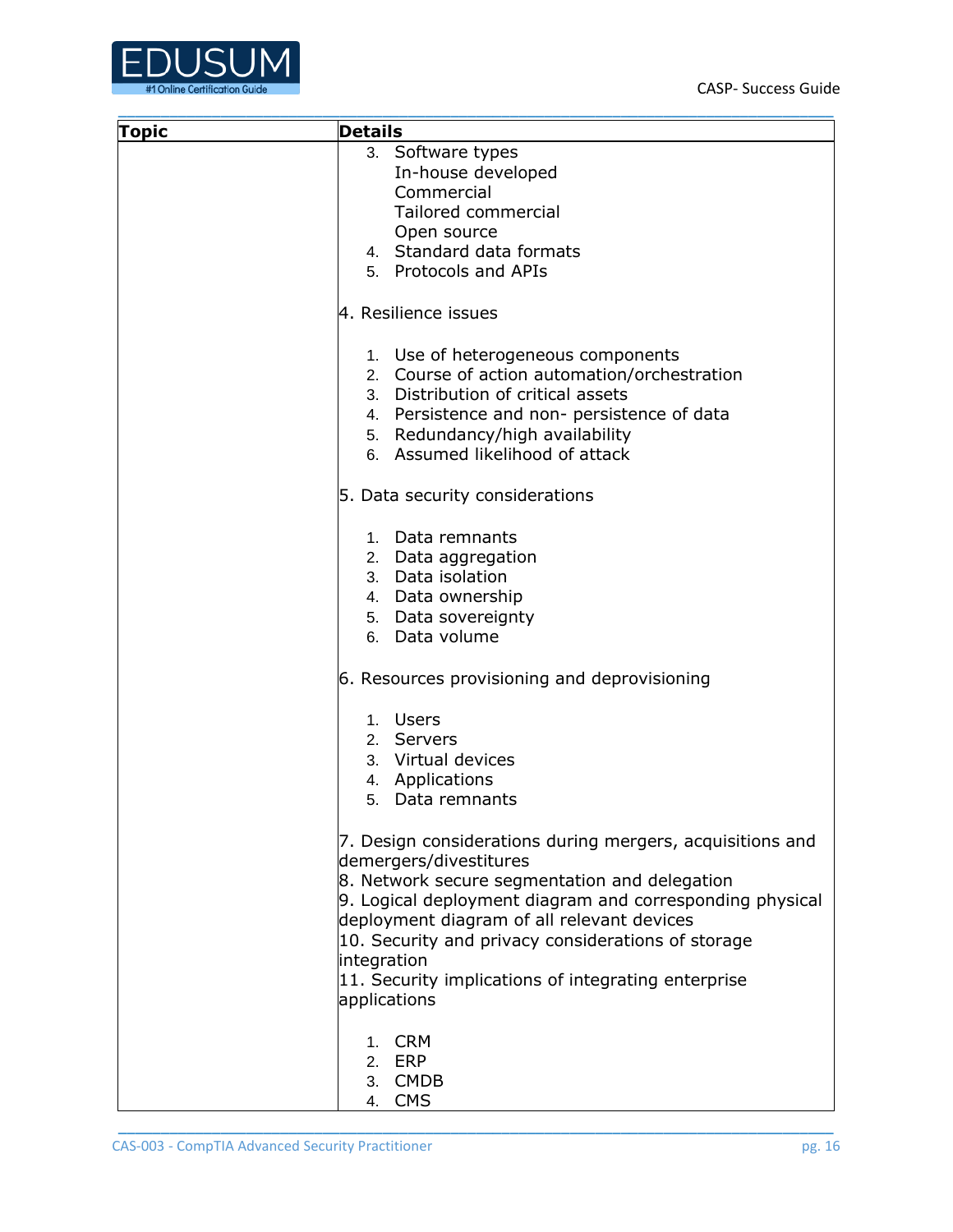

| <b>Topic</b>                                                                                                         | <b>Details</b>                                                                                                                                                                                                                                |  |  |  |
|----------------------------------------------------------------------------------------------------------------------|-----------------------------------------------------------------------------------------------------------------------------------------------------------------------------------------------------------------------------------------------|--|--|--|
|                                                                                                                      | 5. Integration enablers<br>Directory services<br><b>DNS</b><br><b>SOA</b><br><b>ESB</b>                                                                                                                                                       |  |  |  |
|                                                                                                                      | 1. Technical deployment models (outsourcing/insourcing/<br>managed services/partnership)                                                                                                                                                      |  |  |  |
|                                                                                                                      | 1. Cloud and virtualization considerations and hosting<br>options<br>Public<br>Private<br>Hybrid<br>Community<br>Multi-tenancy<br>Single tenancy<br>2. On-premise vs. hosted<br>3. Cloud service models<br><b>SaaS</b><br><b>IaaS</b><br>PaaS |  |  |  |
|                                                                                                                      | 2. Security advantages and disadvantages of virtualization                                                                                                                                                                                    |  |  |  |
| Given a scenario,<br>integrate cloud and<br>virtualization technologies<br>into a secure enterprise<br>architecture. | 1. Type 1 vs. Type 2 hypervisors<br>2. Container-based<br>3. vTPM<br>4. Hyperconverged infrastructure<br>5. Virtual desktop infrastructure<br>6. Secure enclaves and volumes                                                                  |  |  |  |
|                                                                                                                      | 3. Cloud augmented security services                                                                                                                                                                                                          |  |  |  |
|                                                                                                                      | 1. Anti-malware<br>2. Vulnerability scanning<br>3. Sandboxing<br>4. Content filtering<br>5. Cloud security broker<br>6. Security as a service<br>7. Managed security service providers                                                        |  |  |  |
|                                                                                                                      | 4. Vulnerabilities associated with comingling of hosts with<br>different security requirements                                                                                                                                                |  |  |  |
|                                                                                                                      | 1. VMEscape<br>2. Privilege elevation<br>3. Live VM migration                                                                                                                                                                                 |  |  |  |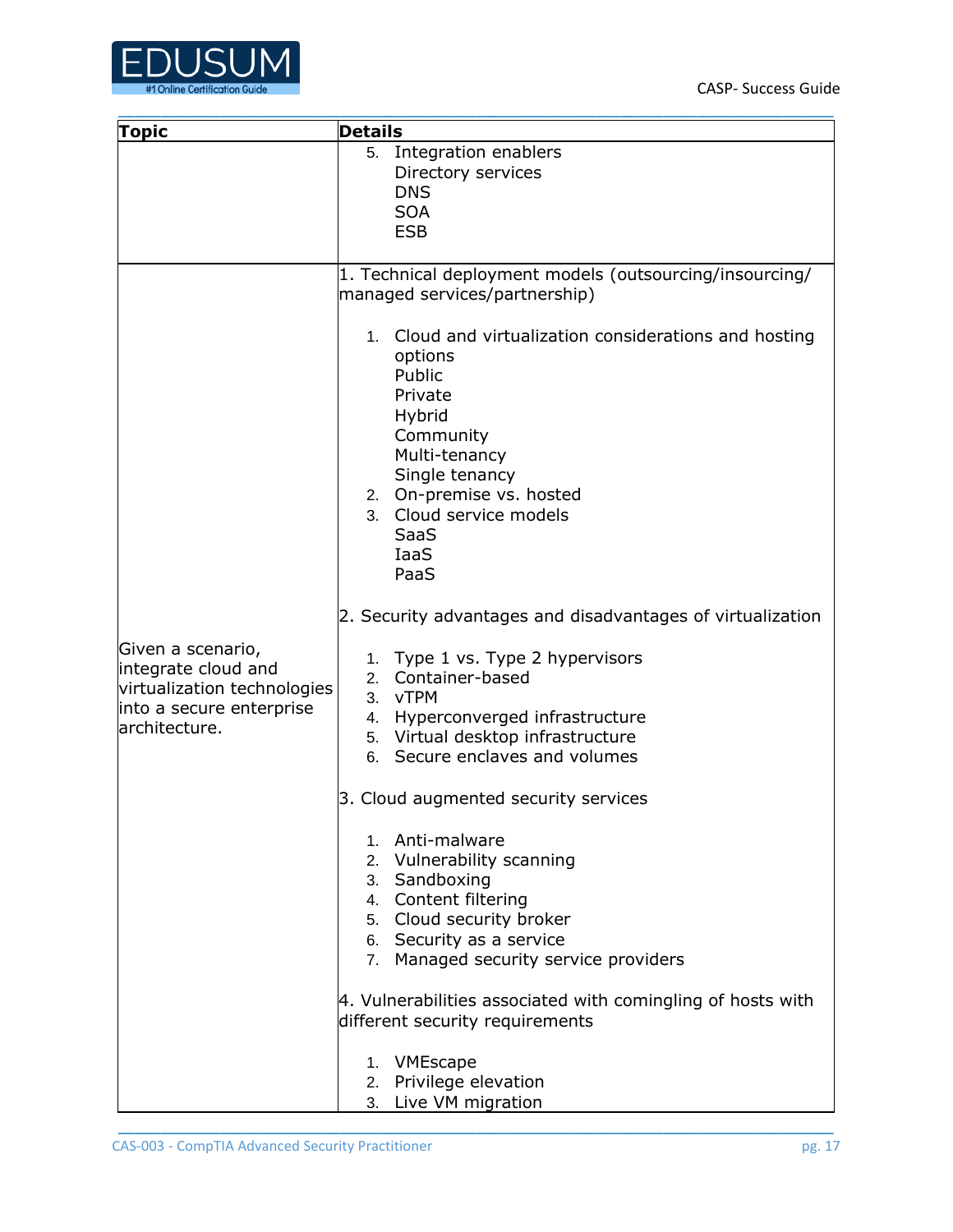

| <b>Topic</b>                                  | <b>Details</b>                                       |  |  |  |
|-----------------------------------------------|------------------------------------------------------|--|--|--|
|                                               | 4. Data remnants                                     |  |  |  |
|                                               |                                                      |  |  |  |
|                                               | 5. Data security considerations                      |  |  |  |
|                                               | 1. Vulnerabilities associated with a single server   |  |  |  |
|                                               | hosting multiple data types                          |  |  |  |
|                                               | 2. Vulnerabilities associated with a single platform |  |  |  |
|                                               | hosting multiple data types/owners on multiple       |  |  |  |
|                                               | virtual machines                                     |  |  |  |
|                                               |                                                      |  |  |  |
|                                               | 6. Resources provisioning and deprovisioning         |  |  |  |
|                                               |                                                      |  |  |  |
|                                               | 1. Virtual devices                                   |  |  |  |
|                                               | Data remnants<br>2.                                  |  |  |  |
|                                               | 1. Authentication                                    |  |  |  |
|                                               |                                                      |  |  |  |
|                                               | 1. Certificate-based authentication                  |  |  |  |
|                                               | 2. Single sign-on                                    |  |  |  |
|                                               | 3. $802.1x$                                          |  |  |  |
|                                               | 4. Context-aware authentication                      |  |  |  |
|                                               | 5. Push-based authentication                         |  |  |  |
|                                               |                                                      |  |  |  |
|                                               | 2. Authorization                                     |  |  |  |
|                                               |                                                      |  |  |  |
|                                               | 1. OAuth<br>2. XACML                                 |  |  |  |
| Given a scenario,                             | 3. SPML                                              |  |  |  |
| integrate and                                 |                                                      |  |  |  |
| troubleshoot advanced                         | 3. Attestation                                       |  |  |  |
| authentication and                            | 4. Identity proofing                                 |  |  |  |
| authorization technologies                    | 5. Identity propagation                              |  |  |  |
| to support enterprise<br>security objectives. | 6. Federation                                        |  |  |  |
|                                               |                                                      |  |  |  |
|                                               | <b>SAML</b><br>1.                                    |  |  |  |
|                                               | 2. OpenID<br>3. Shibboleth                           |  |  |  |
|                                               | 4. WAYF                                              |  |  |  |
|                                               |                                                      |  |  |  |
|                                               | 7. Trust models                                      |  |  |  |
|                                               |                                                      |  |  |  |
|                                               | 1. RADIUS configurations                             |  |  |  |
|                                               | 2. LDAP                                              |  |  |  |
|                                               | 3. AD                                                |  |  |  |
|                                               |                                                      |  |  |  |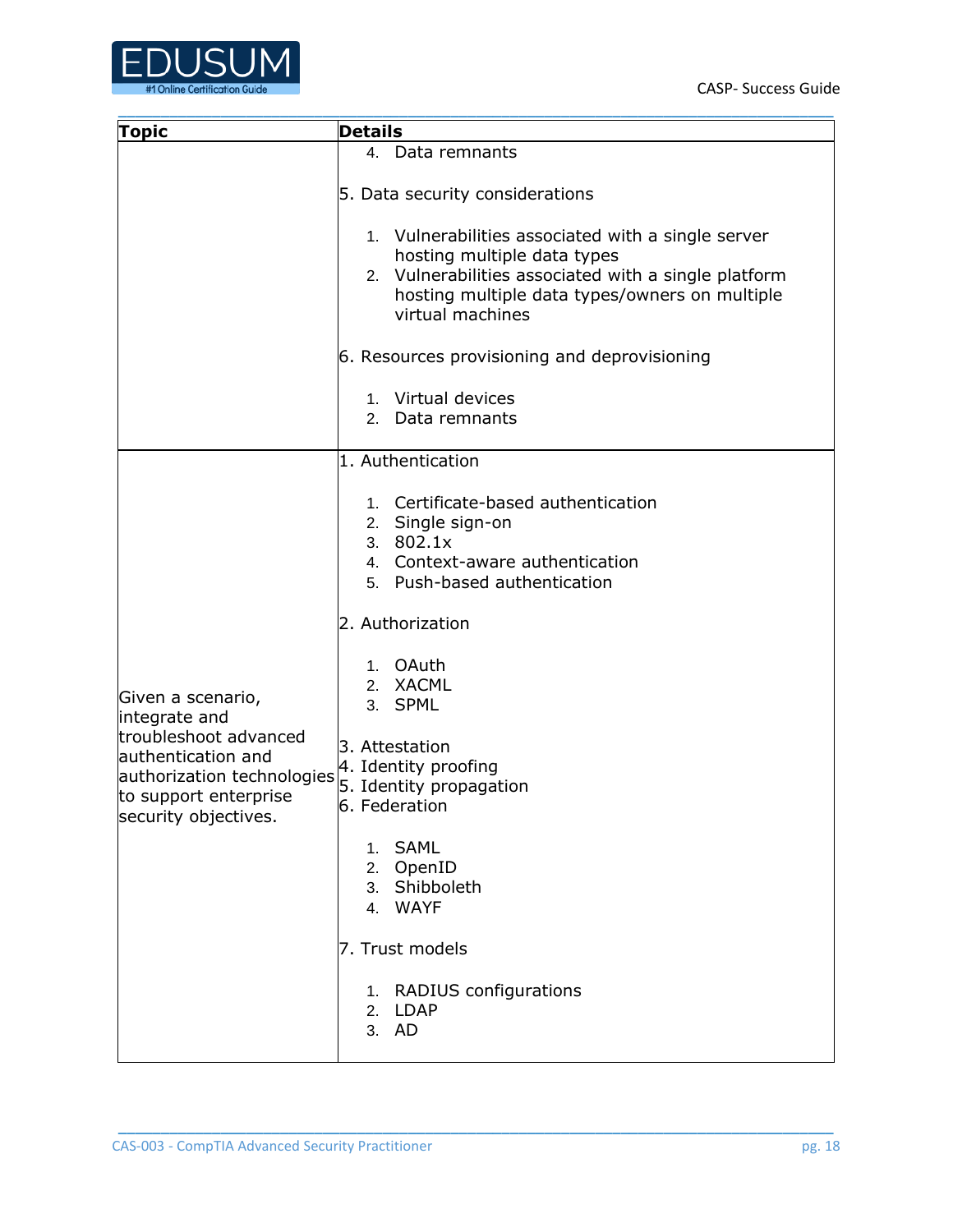

|                                                                             | <b>Details</b>                                                                                                                                                                                                                                                                                                                                                                                                                                                                                                                                                                                                                                                                                                                                                              |  |  |  |  |
|-----------------------------------------------------------------------------|-----------------------------------------------------------------------------------------------------------------------------------------------------------------------------------------------------------------------------------------------------------------------------------------------------------------------------------------------------------------------------------------------------------------------------------------------------------------------------------------------------------------------------------------------------------------------------------------------------------------------------------------------------------------------------------------------------------------------------------------------------------------------------|--|--|--|--|
|                                                                             |                                                                                                                                                                                                                                                                                                                                                                                                                                                                                                                                                                                                                                                                                                                                                                             |  |  |  |  |
| <b>Topic</b><br>Given a scenario,<br>implement cryptographic<br>techniques. | 1. Techniques<br>1. Key stretching<br>2. Hashing<br>3. Digital signature<br>4. Message authentication<br>5. Code signing<br>6. Pseudo-random number generation<br>7. Perfect forward secrecy<br>8. Data-in-transit encryption<br>9. Data-in-memory/processing<br>10. Data-at-rest encryption<br><b>Disk</b><br><b>Block</b><br>File<br>Record<br>11. Steganography<br>2. Implementations<br>1. Crypto modules<br>2. Crypto processors<br>3. Cryptographic service providers<br>4. DRM<br>5. Watermarking<br>6. GPG<br>7. SSL/TLS<br>8. SSH<br>9. S/MIME<br>10. Cryptographic applications and proper/improper<br>implementations<br>Strength<br>Performance<br>Feasibility to implement<br>Interoperability<br>11. Stream vs. block<br>12. PKI<br>Wild card<br>OCSP vs. CRL |  |  |  |  |
|                                                                             |                                                                                                                                                                                                                                                                                                                                                                                                                                                                                                                                                                                                                                                                                                                                                                             |  |  |  |  |
|                                                                             | Issuance to entities<br>Key escrow<br>Certificate<br><b>Tokens</b>                                                                                                                                                                                                                                                                                                                                                                                                                                                                                                                                                                                                                                                                                                          |  |  |  |  |
|                                                                             | Stapling                                                                                                                                                                                                                                                                                                                                                                                                                                                                                                                                                                                                                                                                                                                                                                    |  |  |  |  |
|                                                                             | Pinning                                                                                                                                                                                                                                                                                                                                                                                                                                                                                                                                                                                                                                                                                                                                                                     |  |  |  |  |
|                                                                             | 13. Cryptocurrency/blockchain                                                                                                                                                                                                                                                                                                                                                                                                                                                                                                                                                                                                                                                                                                                                               |  |  |  |  |
|                                                                             | 14. Mobile device encryption considerations                                                                                                                                                                                                                                                                                                                                                                                                                                                                                                                                                                                                                                                                                                                                 |  |  |  |  |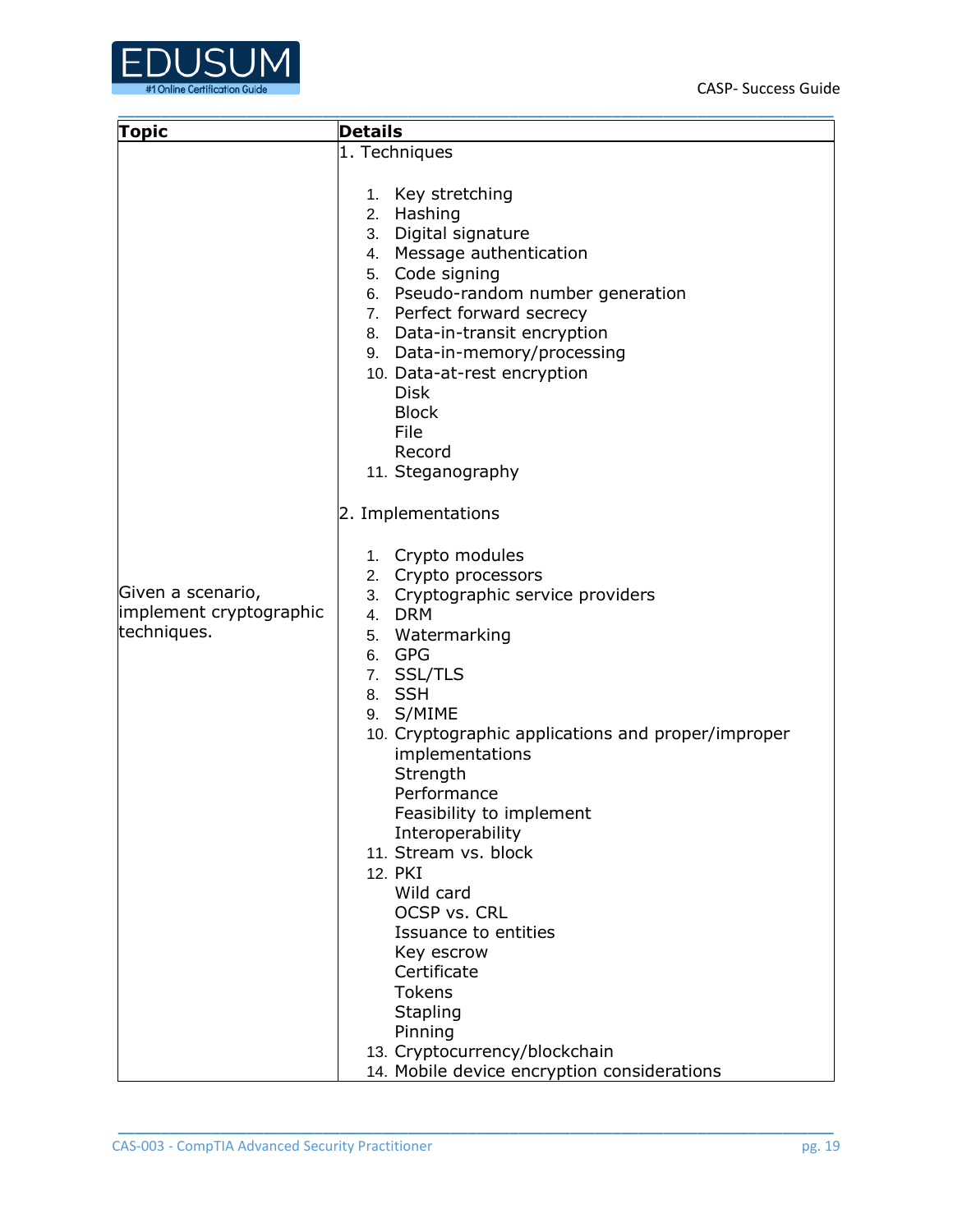

| <b>Topic</b>                                                                                                          | <b>Details</b>                                                                                                                                                                                                                                                                                                                                                                                                                                                                                                          |  |  |  |  |
|-----------------------------------------------------------------------------------------------------------------------|-------------------------------------------------------------------------------------------------------------------------------------------------------------------------------------------------------------------------------------------------------------------------------------------------------------------------------------------------------------------------------------------------------------------------------------------------------------------------------------------------------------------------|--|--|--|--|
|                                                                                                                       | 15. Elliptic curve cryptography<br>P-256 vs. P-384 vs. P521                                                                                                                                                                                                                                                                                                                                                                                                                                                             |  |  |  |  |
| Given a scenario, select<br>the appropriate control to<br>secure communications<br>and collaboration<br>solutions.    | 1. Remote access<br>1. Resource and services<br>2. Desktop and application sharing<br>3. Remote assistance<br>2. Unified collaboration tools<br>1. Conferencing<br>Web<br>Video<br>Audio<br>2. Storage and document collaboration tools<br>3. Unified communication<br>4. Instant messaging<br>5. Presence<br>6. Email<br>7. Telephony and VoIP integration<br>8. Collaboration sites<br>Social media<br>Cloud-based                                                                                                    |  |  |  |  |
| <b>Research, Development and Collaboration 13%</b>                                                                    |                                                                                                                                                                                                                                                                                                                                                                                                                                                                                                                         |  |  |  |  |
| Given a scenario, apply<br>research methods to<br>determine industry trends<br>and their impact to the<br>enterprise. | 1. Perform ongoing research<br>1. Best practices<br>2. New technologies, security systems and services<br>3. Technology evolution (e.g., RFCs, ISO)<br>2. Threat intelligence<br>1. Latest attacks<br>2. Knowledge of current vulnerabilities and threats<br>3. Zero-day mitigation controls and remediation<br>4. Threat model<br>3. Research security implications of emerging business<br>tools<br>1. Evolving social media platforms<br>2. Integration within the business<br>3. Big Data<br>4. AI/machine learning |  |  |  |  |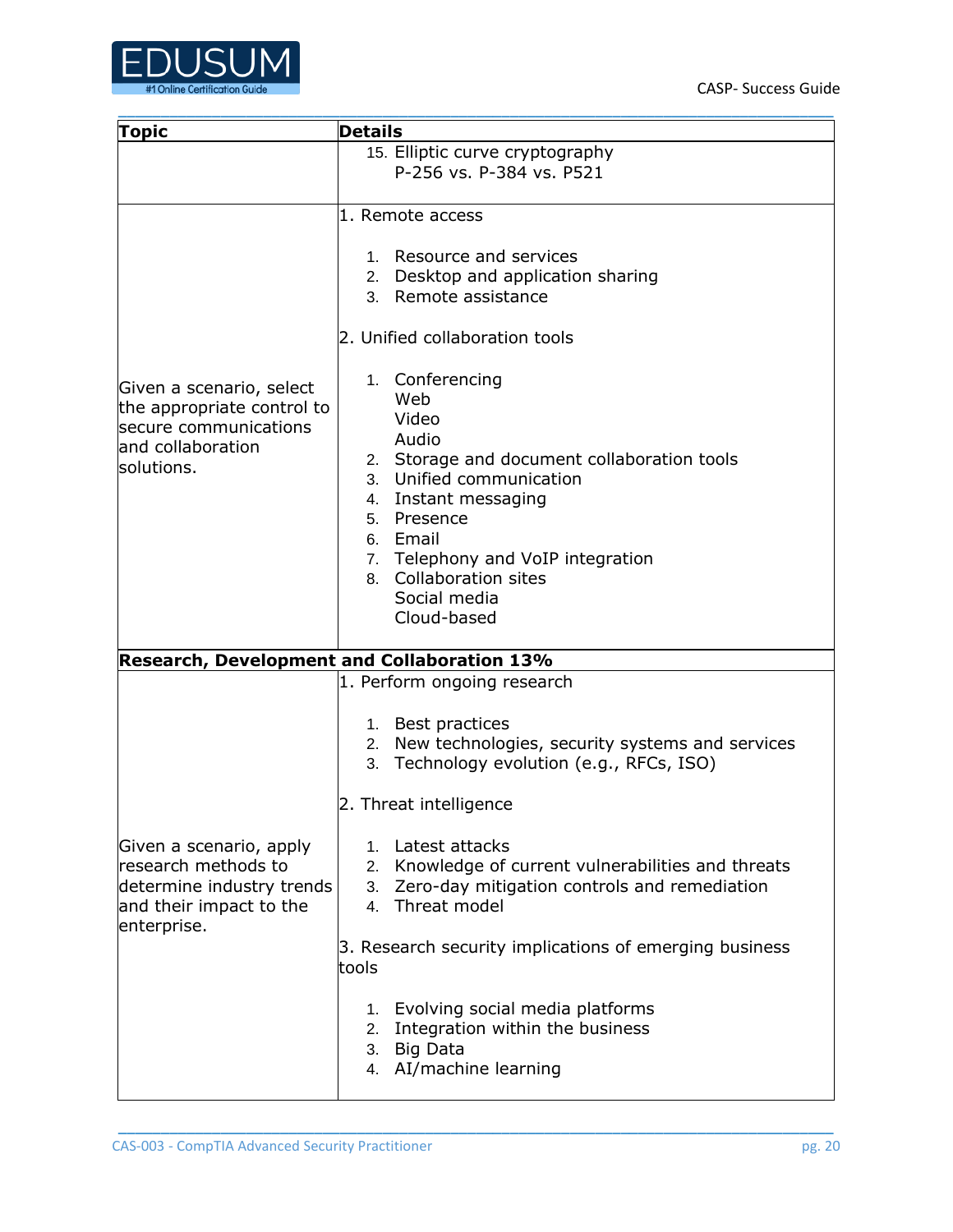

| <b>Topic</b>                                                                               | <b>Details</b>                                                                                                                                                                                                                                                                                                                                                                                                                                                                                                                                                                                                                                                                                                                                                                                                                                                                                                                                                 |  |  |  |
|--------------------------------------------------------------------------------------------|----------------------------------------------------------------------------------------------------------------------------------------------------------------------------------------------------------------------------------------------------------------------------------------------------------------------------------------------------------------------------------------------------------------------------------------------------------------------------------------------------------------------------------------------------------------------------------------------------------------------------------------------------------------------------------------------------------------------------------------------------------------------------------------------------------------------------------------------------------------------------------------------------------------------------------------------------------------|--|--|--|
|                                                                                            | 4. Global IA industry/community                                                                                                                                                                                                                                                                                                                                                                                                                                                                                                                                                                                                                                                                                                                                                                                                                                                                                                                                |  |  |  |
|                                                                                            | 1. Computer emergency response team (CERT)<br>2. Conventions/conferences<br>3. Research consultants/vendors<br>4. Threat actor activities<br>5. Emerging threat sources                                                                                                                                                                                                                                                                                                                                                                                                                                                                                                                                                                                                                                                                                                                                                                                        |  |  |  |
|                                                                                            |                                                                                                                                                                                                                                                                                                                                                                                                                                                                                                                                                                                                                                                                                                                                                                                                                                                                                                                                                                |  |  |  |
| Given a scenario,<br>implement security<br>activities across the<br>technology life cycle. | 1. Systems development life cycle<br>1. Requirements<br>2. Acquisition<br>3. Test and evaluation<br>4. Commissioning/decommissioning<br>5. Operational activities<br>Monitoring<br>Maintenance<br>Configuration and change management<br>6. Asset disposal<br>7. Asset/object reuse<br>2. Software development life cycle<br>1. Application security frameworks<br>2. Software assurance<br><b>Standard libraries</b><br>Industry-accepted approaches<br>Web services security (WS-security)<br>3. Forbidden coding techniques<br>4. NX/XN bit use<br>5. ASLR use<br>6. Code quality<br>7. Code analyzers<br>Fuzzer<br><b>Static</b><br>Dynamic<br>8. Development approaches<br>DevOps<br>Security implications of agile, waterfall and spiral<br>software development methodologies<br>Continuous integration<br>Versioning<br>9. Secure coding standards<br>10. Documentation<br>Security requirements traceability matrix (SRTM)<br>Requirements definition |  |  |  |
|                                                                                            | System design document<br>Testing plans                                                                                                                                                                                                                                                                                                                                                                                                                                                                                                                                                                                                                                                                                                                                                                                                                                                                                                                        |  |  |  |
|                                                                                            |                                                                                                                                                                                                                                                                                                                                                                                                                                                                                                                                                                                                                                                                                                                                                                                                                                                                                                                                                                |  |  |  |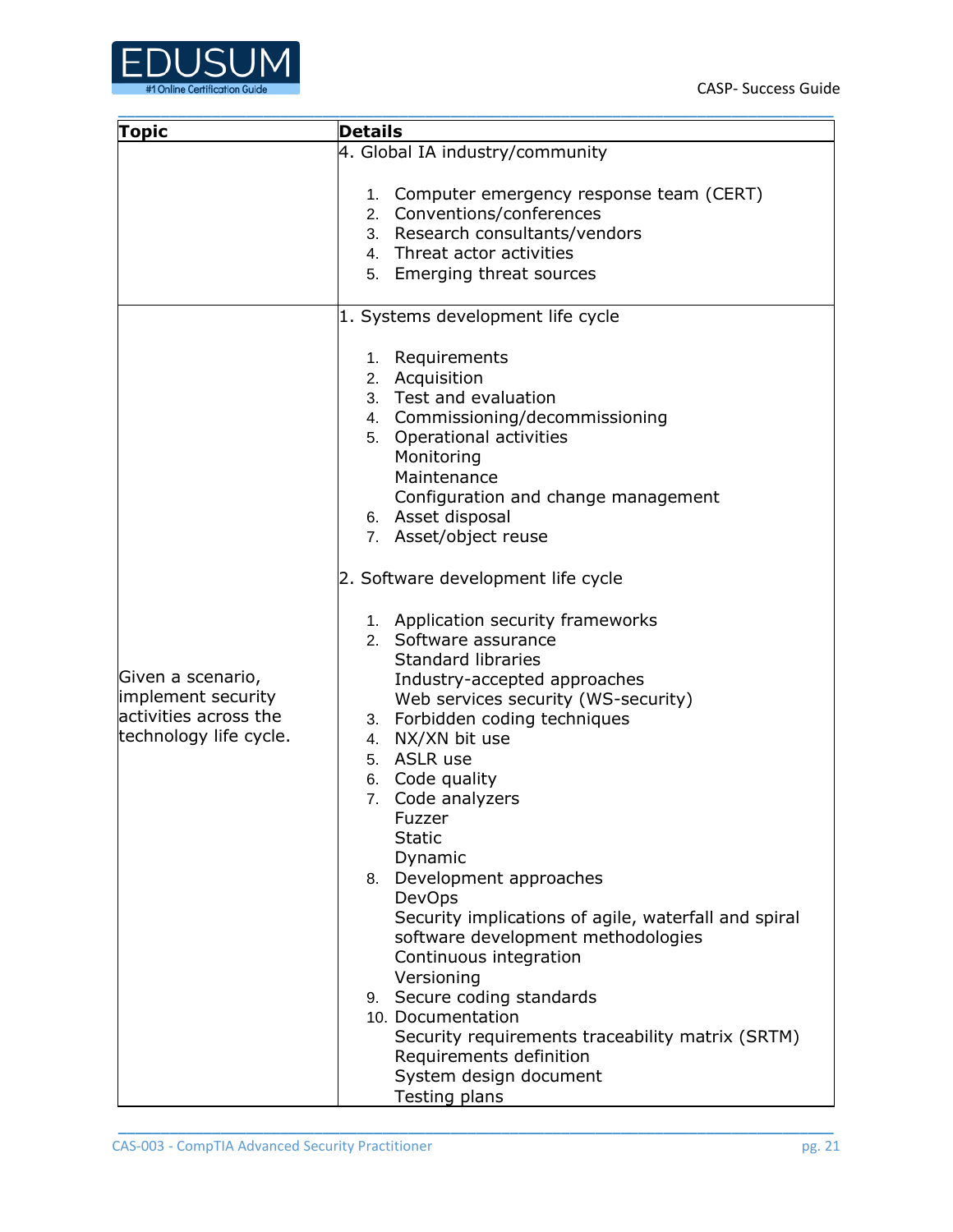

| <b>Topic</b>                                                                                             | <b>Details</b>                                                                                                                                                                                                                                                                                                                                                                                                                                                                                                                                                                                                                                                               |
|----------------------------------------------------------------------------------------------------------|------------------------------------------------------------------------------------------------------------------------------------------------------------------------------------------------------------------------------------------------------------------------------------------------------------------------------------------------------------------------------------------------------------------------------------------------------------------------------------------------------------------------------------------------------------------------------------------------------------------------------------------------------------------------------|
|                                                                                                          | 11. Validation and acceptance testing<br>Regression<br>User acceptance testing<br>Unit testing<br>Integration testing<br>Peer review                                                                                                                                                                                                                                                                                                                                                                                                                                                                                                                                         |
|                                                                                                          | 3. Adapt solutions to address:<br>1. Emerging threats<br>2. Disruptive technologies<br>3. Security trends<br>4. Asset management (inventory control)                                                                                                                                                                                                                                                                                                                                                                                                                                                                                                                         |
| Explain the importance of<br>linteraction across diverse<br>business units to achieve<br>security goals. | 1. Interpreting security requirements and goals to<br>communicate with stakeholders from other disciplines<br>1. Sales staff<br>2. Programmer<br>3. Database administrator<br>4. Network administrator<br>5. Management/executive management<br>6. Financial<br>7. Human resources<br>8. Emergency response team<br>9. Facilities manager<br>10. Physical security manager<br>11. Legal counsel<br>2. Provide objective guidance and impartial<br>recommendations to staff and senior management on<br>security processes and controls<br>3. Establish effective collaboration within teams to<br>implement secure solutions<br>4. Governance, risk and compliance committee |

## <span id="page-22-0"></span>**CAS-003 Sample Questions:**

**01. As a condition of being awarded a new contract, an organization must increase the security of its VPN ensuring that one compromised SA session key cannot be used to compromise any other sessions.**

\_\_\_\_\_\_\_\_\_\_\_\_\_\_\_\_\_\_\_\_\_\_\_\_\_\_\_\_\_\_\_\_\_\_\_\_\_\_\_\_\_\_\_\_\_\_\_\_\_\_\_\_\_\_\_\_\_\_\_\_\_\_\_\_\_\_\_\_\_\_\_\_\_\_\_\_\_\_\_\_\_\_\_\_

**Which of the following could be configured to meet this requirement?**

**a)** Opportunistic encryption

**b)** Pseudo-random number generator

**c)** Dual-factor authentication

**d)** Perfect forward secrecy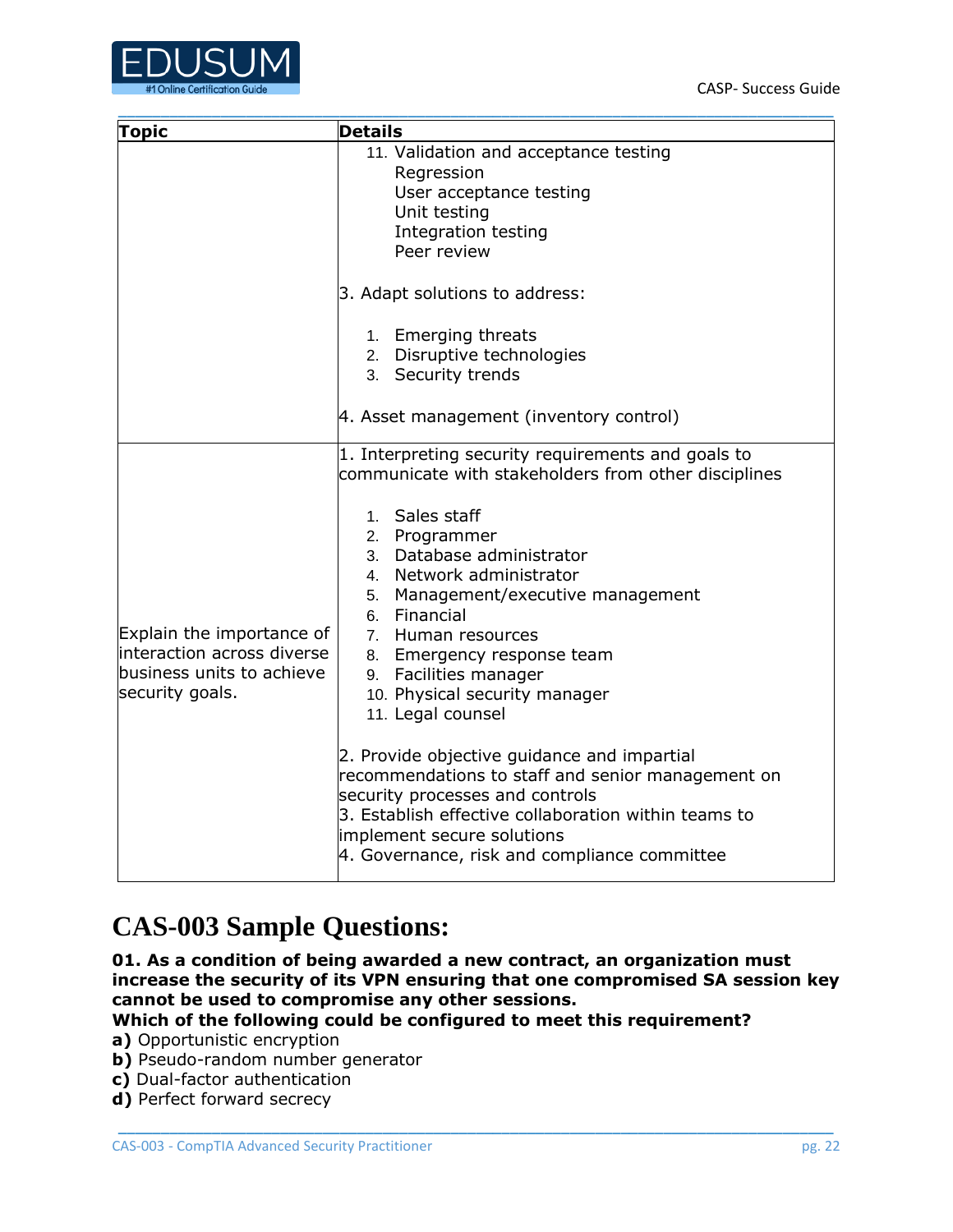

**02. An IT Manager has requested that specific files stored on the company SAN containing data which is not protected by patent law, but is classified as trade secret encrypted with a block cipher which is both secure and fast. Which of the following BEST satisfies the request?**

\_\_\_\_\_\_\_\_\_\_\_\_\_\_\_\_\_\_\_\_\_\_\_\_\_\_\_\_\_\_\_\_\_\_\_\_\_\_\_\_\_\_\_\_\_\_\_\_\_\_\_\_\_\_\_\_\_\_\_\_\_\_\_\_\_\_\_\_\_\_\_\_\_\_\_\_\_\_\_\_\_\_\_\_

**a)** Blowfish **b)** MD5

**c)** Triple-DES

**d)** RC4

**03. During a routine security assessment of a network, the security administrator discovers a user workstation with multiple SSH connections to servers outside the corporate network.**

**Using a protocol analyzer, the administrator identifies hundreds of gigabytes of information being transferred to an external server via SCP. After identifying the user, the administrator discovers that today is the user's last day of employment, and that the employee is going to work for a competitor. Which of the following tactics is being used to steal company secrets?**

**a)** Logic bomb

- **b)** SSH worm
- **c)** Data exfiltration
- **d)** Privilege escalation
- **e)** SAML exploit

**04. A new system has recently been built using the SSDLC process and is in the validation process to ensure the system is behaving correctly. During this process, the development team notices that the system is behaving as it should, except for a few minor internal application bugs. Which of the following validation types would be a result of this issue?**

- **a)** Application interface validation
- **b)** Code validation
- **c)** Functional validation
- **d)** Requirements validation

**05. When considering security requirements which require third party vendor requests, which of the following is a correctly ordered set of events from start to finish?**

**a)** RFP, RFQ, RFC **b)** RFI, RFQ, RFP **c)** RFP, RFQ, RFI **d)** RFC, RFT

#### **06. An administrator uses an iSCSI unencrypted connection over the corporate network. Which of the following vulnerabilities would be present in regards to iSCSI authentication?**

**a)** Authentication uses the older TACACS protocol and is vulnerable to a botnet attack.

- **b**) Authentication is vulnerable to a dictionary attack.
- **c)** iSCSI uses LDAP authentication in plain text, which can be easily compromised.
- **d)** Kerberos authentication would not be supported on Linux hosts.